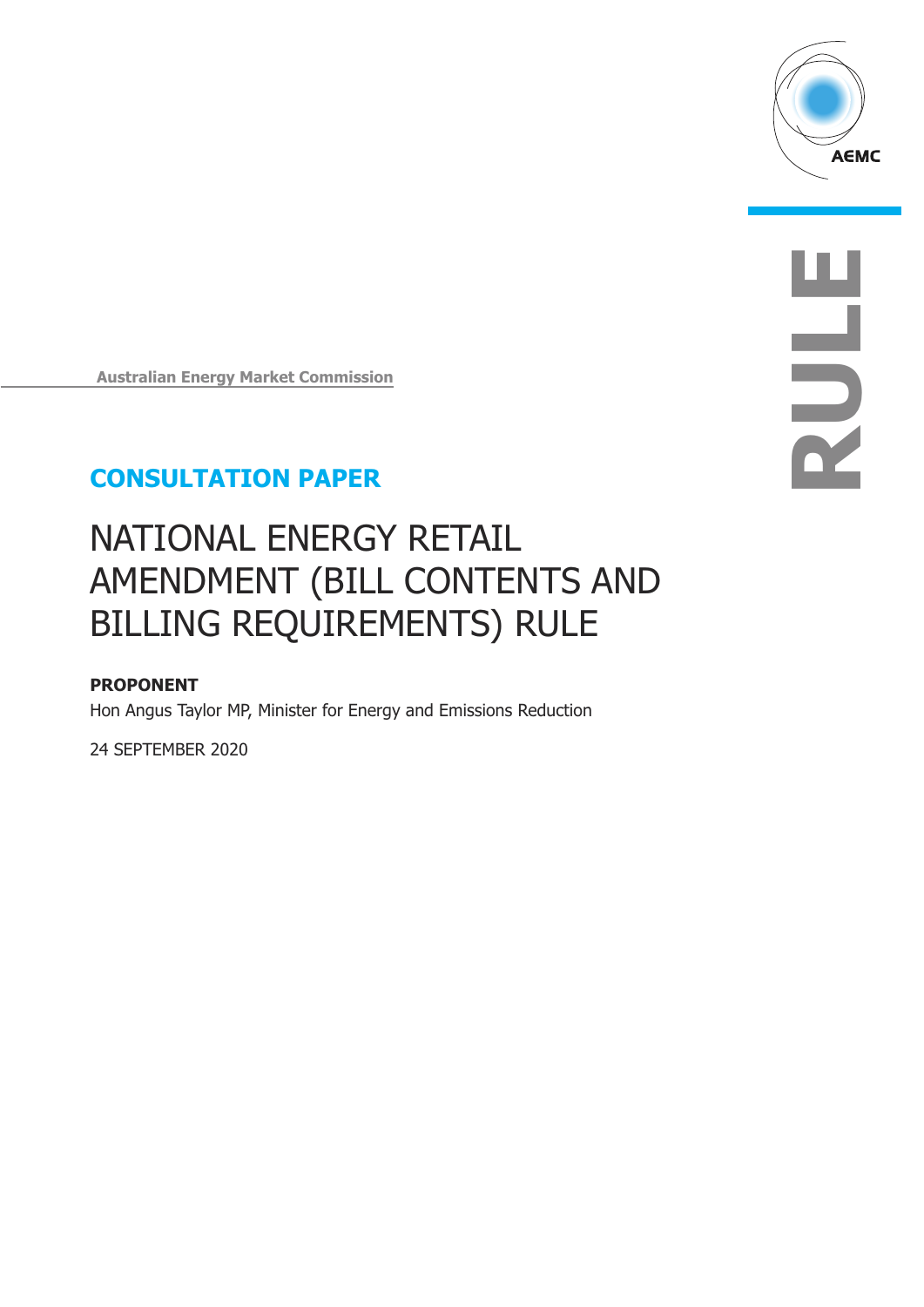# INQUIRIES

Australian Energy Market Commission GPO Box 2603 Sydney NSW 2000

E aemc@aemc.gov.au T (02) 8296 7800

Reference: RRC0036

# **CITATION**

AEMC, Bill contents and billing requirements, Consultation paper, 24 September 2020

# ABOUT THE AEMC

The AEMC reports to the Council of Australian Governments (COAG) through the COAG Energy Council. We have two functions. We make and amend the national electricity, gas and energy retail rules and conduct independent reviews for the COAG Energy Council.

This work is copyright. The Copyright Act 1968 permits fair dealing for study, research, news reporting, criticism and review. Selected passages, tables or diagrams may be reproduced for such purposes provided acknowledgement of the source is included.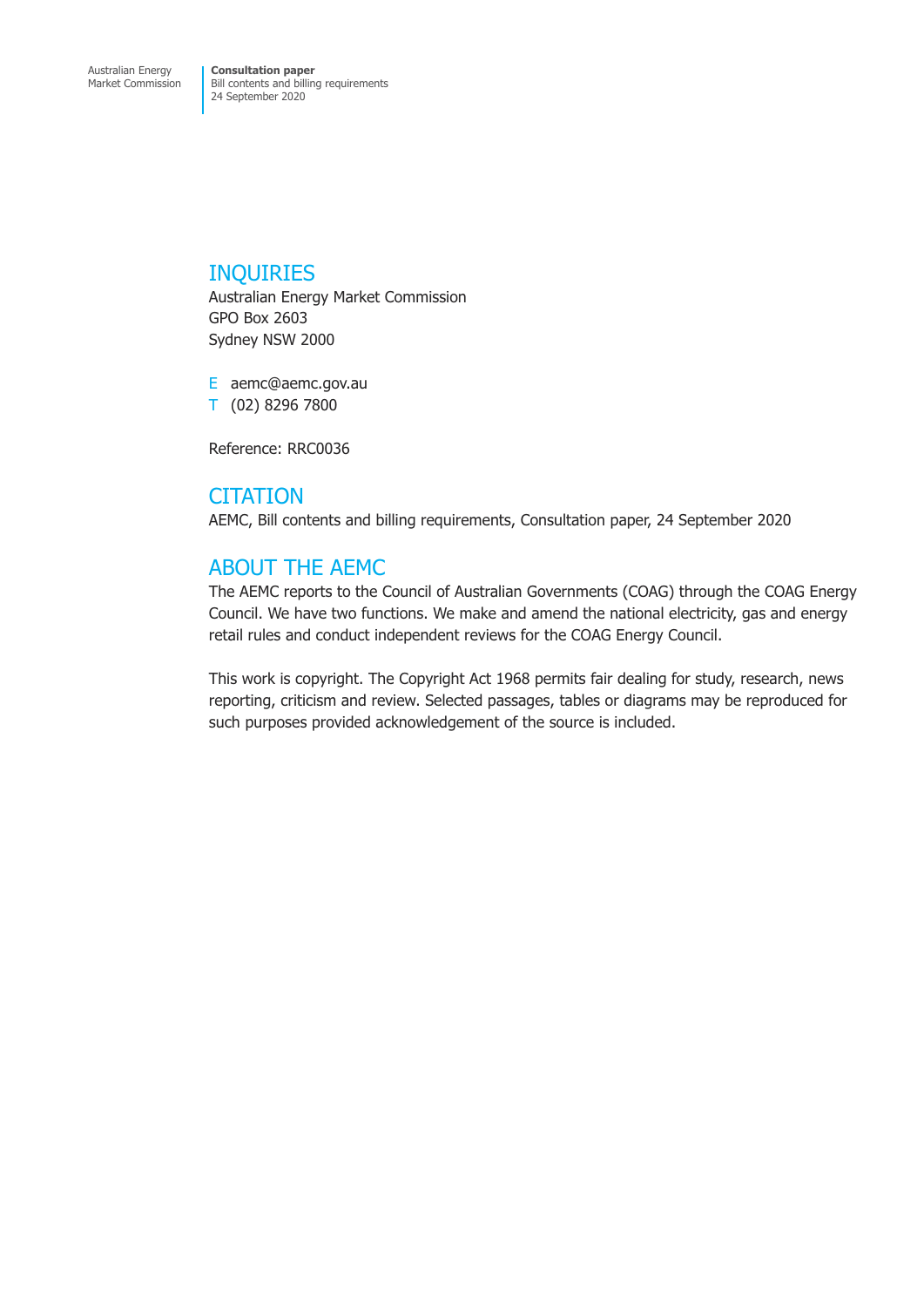# **CONTENTS**

|                            | 1                                                           | <b>EXECUTIVE SUMMARY</b>                                                                                                                                                                                                                               | 1                                          |  |
|----------------------------|-------------------------------------------------------------|--------------------------------------------------------------------------------------------------------------------------------------------------------------------------------------------------------------------------------------------------------|--------------------------------------------|--|
|                            | $\overline{2}$                                              | THE RULE CHANGE REQUEST                                                                                                                                                                                                                                | $\overline{2}$                             |  |
|                            | 3<br>3.1<br>3.2<br>3.3<br>3.4<br>3.5                        | THE CURRENT SITUATION<br>The current regulatory framework<br>The leading issues and their causes<br>The problem over time: digitalisation, post 2025 reforms and the Consumer Data Right<br>Materiality of the issues<br>Related projects and research | 4<br>$\overline{4}$<br>8<br>10<br>14<br>17 |  |
|                            | 4<br>4.1<br>4.2                                             | <b>SOLUTIONS</b><br>Proposed solution<br>Alternative solutions                                                                                                                                                                                         | 20<br>20<br>21                             |  |
|                            | 5<br>5.1<br>5.2<br>5.3                                      | <b>ASSESSMENT FRAMEWORK</b><br>Achieving the NERO<br>Making a more preferable rule<br>Proposed assessment framework                                                                                                                                    |                                            |  |
|                            | 6                                                           | <b>LODGING A SUBMISSION</b>                                                                                                                                                                                                                            | 27                                         |  |
| <b>Abbreviations</b><br>28 |                                                             |                                                                                                                                                                                                                                                        |                                            |  |
|                            | <b>TABLES</b><br>Table $3.1$ :                              | Energy bills - content and function served                                                                                                                                                                                                             | 4                                          |  |
|                            | <b>FIGURES</b><br>Figure 3.1:<br>Figure 3.2:<br>Figure 3.3: | Smart meter penetration in the NEM<br>Rooftop solar projections<br>Consumers' satisfaction with information, tools and bills (2016 - 2020)                                                                                                             | 11<br>12<br>16                             |  |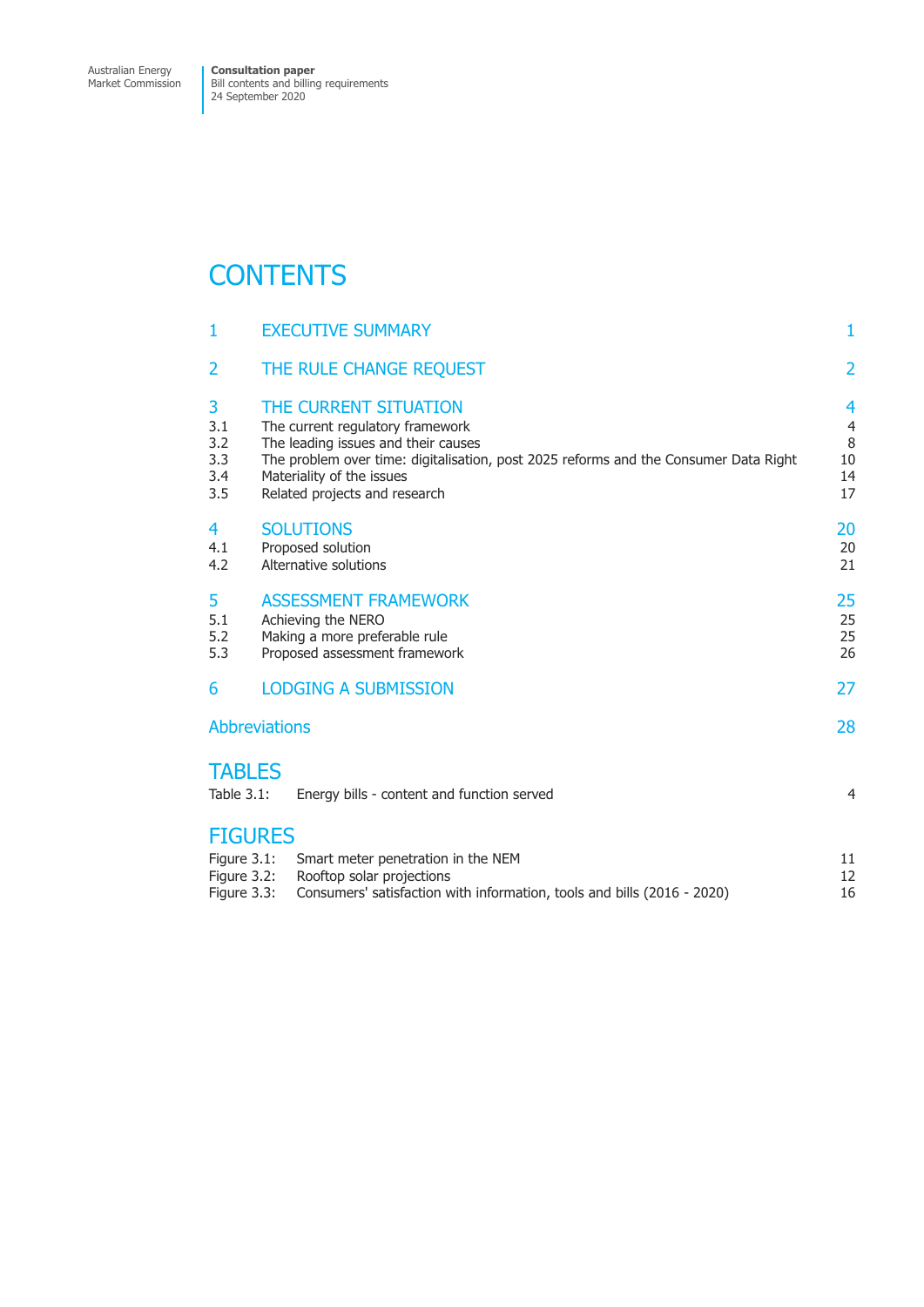# <span id="page-3-0"></span>1 EXECUTIVE SUMMARY

On 16 April 2020, the Honourable Angus Taylor MP, Minister for Energy and Emissions Reduction, on behalf of the Australian Government (the proponent), submitted a rule change request to the Australian Energy Market Commission (AEMC or Commission) to amend the National Energy Retail Rules (NERR).

The aim of the proposal is to simplify energy bills, so households and small business owners can better understand and manage their bills. It covers both gas and electricity bills. The proposal states that clearer energy bills may help small customers engage with the retail market to find better offers, driving competition.

The Minister proposes that rule 25 in the NERR be replaced entirely. The key concerns are that the rule:

- does not provide standard nomenclature and consistent bill formats, leading to consumer confusion
- results in bills with too much complex data, causing information overload
- does not help educate consumers about support tools (e.g. Energy Made Easy)
- does not stipulate how bills are to be delivered to customers (consumers should always have access to a paper bill if that is their preference).

Rather than specifying the minimum information that retailers must include in bills, it is proposed the rule contain an objective and outcome-based principles, to which a new Australian Energy Regulator (AER) guideline must have regard. The proposal also lists issues that the AER may address in its guideline, such as specifying requirements as to the manner of issue or delivery of a bill to small customers. The rule change proposes retailers would have to comply with the AER guideline on small customer bills.

The Commission is now seeking feedback on whether stakeholders:

- agree with the identified problems and their materiality. That is, that rule 25 of the NERR is not delivering energy bills that householders and small business owners can understand, and the need for greater stipulation on how bills are delivered.
- support the proposed solution or alternative solutions, and why.

Feedback is required on how these problems and their impacts will evolve over time given digitalisation, key post-2025 reforms (two-sided market design) and the introduction of a Consumer Data Right (CDR) in energy. The Commission recognises that not all customers are currently, or will be, digitally enabled. The Commission will be guided by the principle that there should be no winding back of existing consumer protections, especially for consumers who do not have access to digital technology.

Submissions on this consultation paper are due by Thursday, **22 October 2020**. The Commission welcomes input on the questions posed in this paper, and any other aspect of either the rule change request or this paper. A response template is available.<sup>1</sup>

т

<sup>1</sup> Available at https://www.aemc.gov.au/rule-changes/bill-contents-and-billing-requirements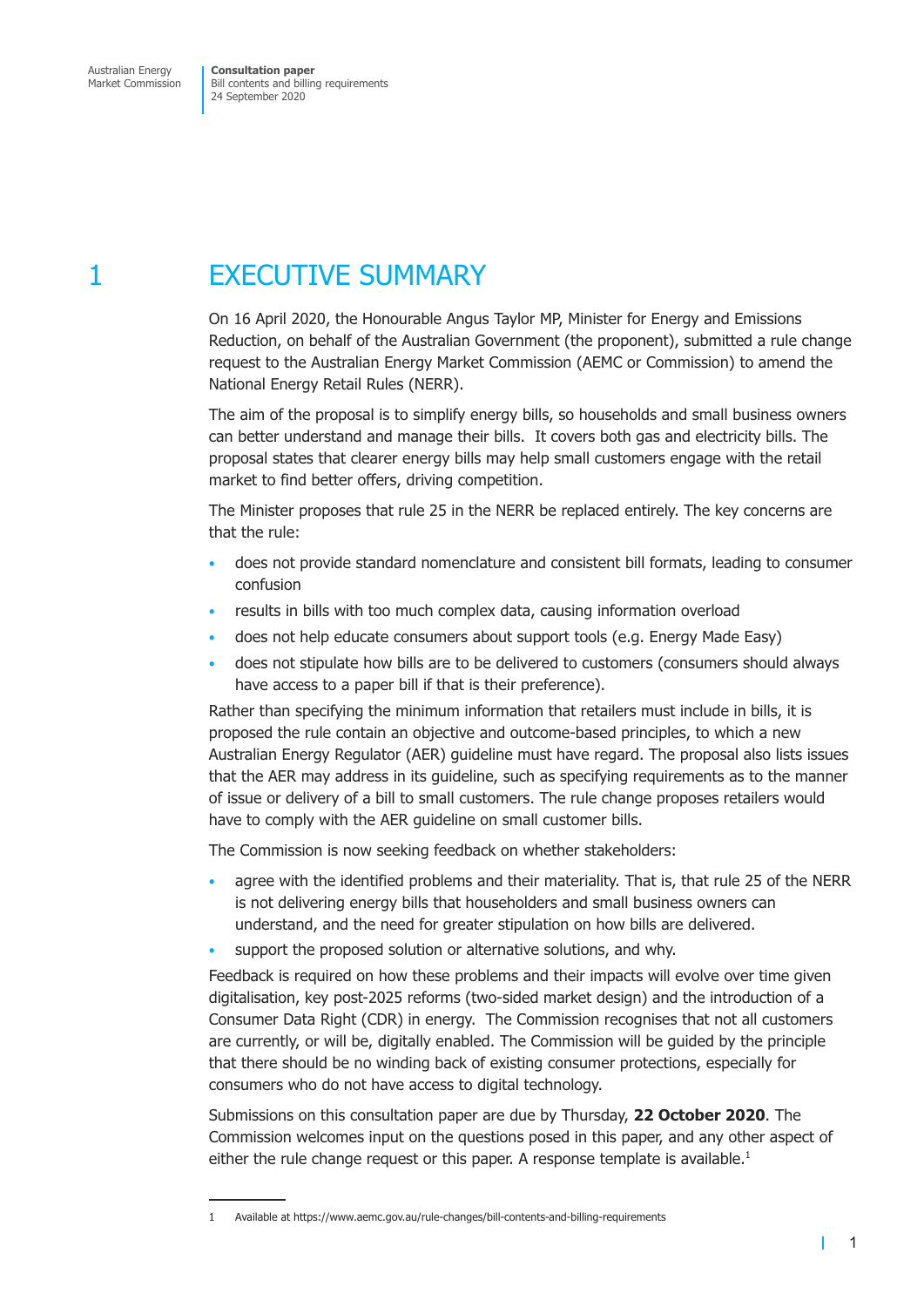# <span id="page-4-0"></span>2 THE RULE CHANGE REQUEST

The goal of the rule change is to deliver "simpler and more understandable bills for all energy consumers" and "reduce market complexity while strengthening the ability of consumers to make informed decisions".<sup>2</sup> The proponent considers that bills are a key tool for informing consumers about their energy usage and costs. Easier-to-understand and accessible bills would help consumers:

- 1. understand and manage their energy consumption and costs
- 2. be willing and able to engage in the retail market, leading to more competition in the retail market.

The scope of the rule change covers gas and electricity bills, and households and small businesses (small customers). The new rule provisions would apply to both standard retail and market retail customers.

The rule change request states that the existing rule:

- does not provide standard nomenclature and consistent bill formats, leading to consumer confusion
- results in too much complex data on bills, causing information overload and frustration
- does not help educate consumers about support tools and services (e.g. Energy Made Easy).

The second problem the proponent identifies is the absence in the rules of overall requirements on retailers regarding how a bill is issued or delivered to small customers. The concern is that, today and in the future, consumers should always have access to a paper bill if it is their preference.

The key components of the rule change proposal are:

- Replacing rule 25 of the NERR with provisions requiring the AER to develop a mandatory guideline that would apply to gas and electricity retailers for households and small businesses' bills.
- Provisions in the NERR for:
	- an objective and supporting principles for the guideline, to which the AER must have regard
	- aspects of bills on which the guideline could specify requirements, such as the manner of the delivery of a bill, and requirements that could vary by factors such as customer type, energy type, or jurisdictional application.
	- the AER to publish a sample bill or an explanation of key terms.
- The new rule provisions would be subject to a civil penalty if a retailer fails to comply.
- The AER could amend the guideline from time to time in accordance with the retail consultation procedure.

П

<sup>2</sup> Hon. Angus Taylor MP, Minister for Energy and Emissions Reduction, Rule change request, *Bill contents and billing requirements,* 17 April 2020, pp. 3 and 6.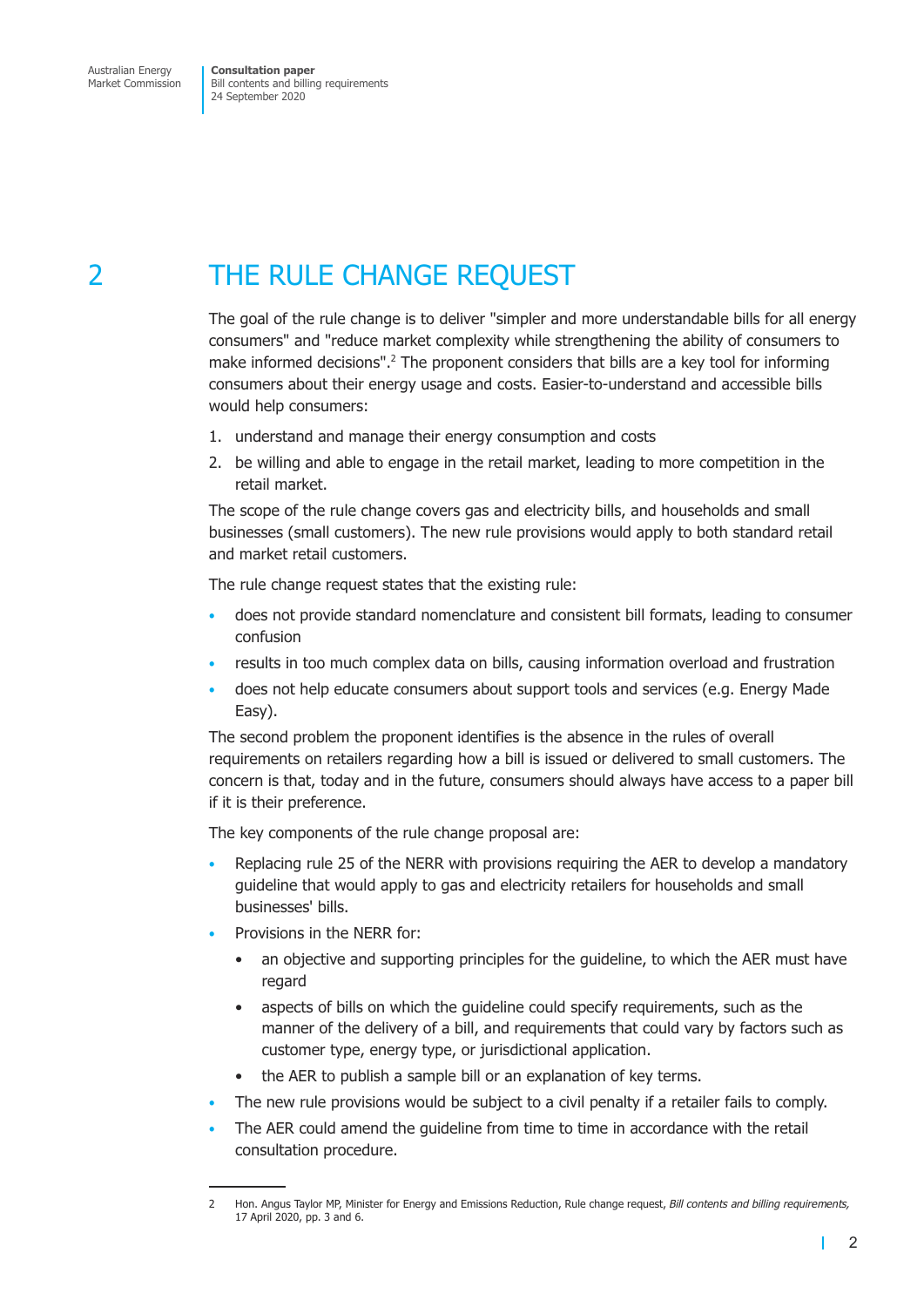The solution advocated for by the proponent is "the standardisation of energy bills across the retail sector".<sup>3</sup> The guidelines would deliver this by establishing a single reference point on the "required form, content and delivery" of energy bills.<sup>4</sup>

The proponent also suggests the Commission consider the broader framework by which customers are given information. For instance, requirements on retailers regarding bill frequency in rule 24.<sup>5</sup>

The rule change request does include a proposed rule, and is available on the AEMC website, [www.aemc.gov.au.](https://www.aemc.gov.au/rule-changes/bill-contents-and-billing-requirements)

Г

<sup>3</sup> Ibid, p. 3.

<sup>4</sup> Ibid, p. 6.

<sup>5</sup> Ibid, p 8.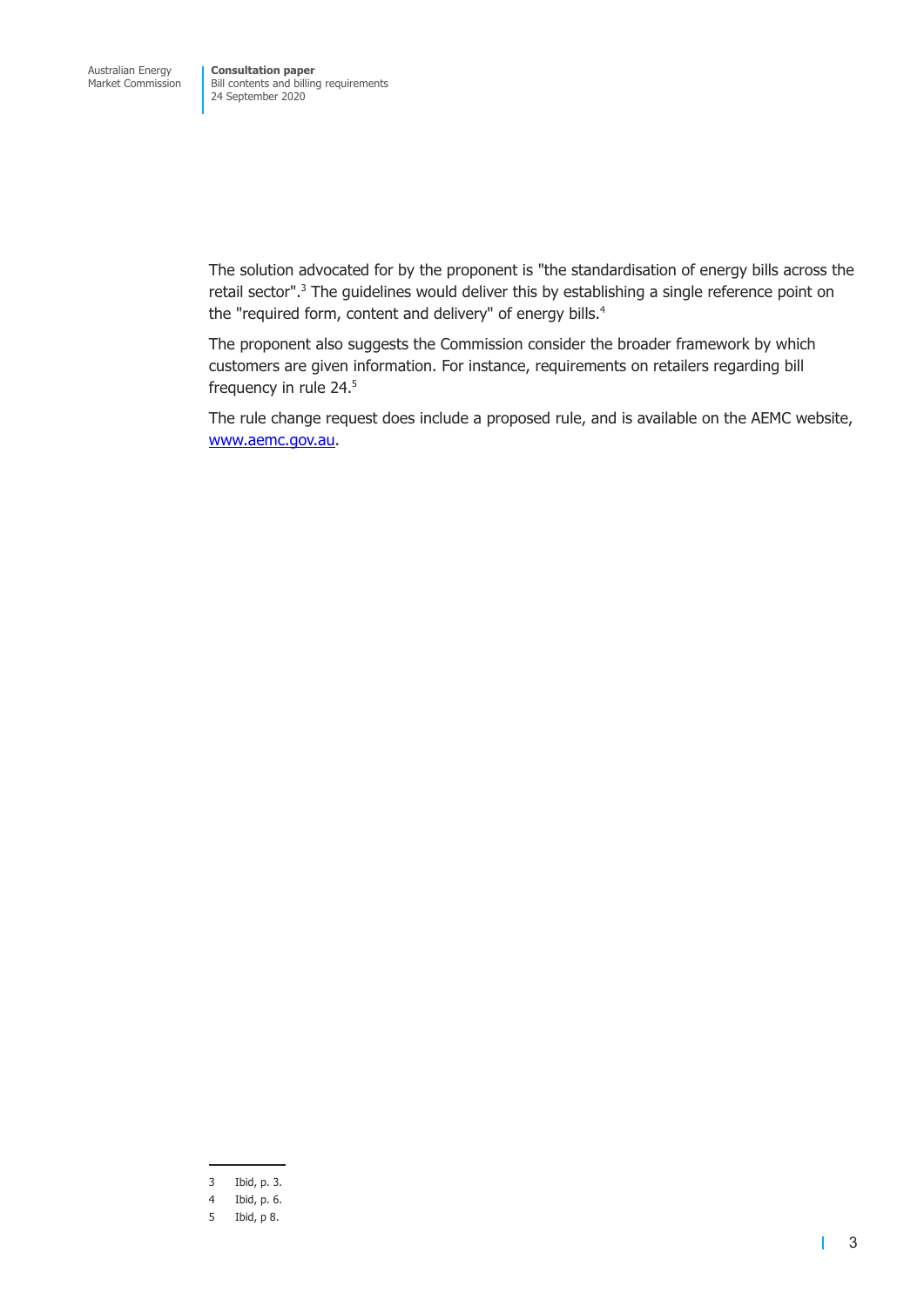<span id="page-6-0"></span>3 THE CURRENT SITUATION

This section describes the current rules framework for bills, the problems the rule change proposal is seeking to address, their causes and impacts. The Commission is seeking feedback on whether stakeholders agree the identified problem and its impacts; that is, that rule 25 of the NERR is not delivering energy bills that householders and small business owners can understand.

While customers' interaction with their energy bills is generally an individual experience that occurs in private, trends exist in the energy sector that are relevant to customers' bills. As such, feedback is requested on how this problem and its impacts will evolve over time given digitalisation, key post-2025 reforms (two-sided market design) and the introduction of a Consumer Data Right (CDR) in energy.

# 3.1 The current regulatory framework

## **3.1.1 The content of small customers' energy bills**

Under the NERR, retailers are required to prepare a bill so that small customers can easily verify that the bill conforms to their retail contract.<sup>6</sup> Additionally, rules 25 (for small customers) and 170 (for small customers who are residential customers) specify content that retailers must include in energy bills for these customers.

The content that retailers must include in energy bills can be classified into five categories, shown in table 3.1.

| <b>FUNCTION</b>   | <b>RULE</b>   | <b>REQUIREMENT</b>                                                                                                                                                                              |
|-------------------|---------------|-------------------------------------------------------------------------------------------------------------------------------------------------------------------------------------------------|
|                   | 25(e)         | the pay-by date for the bill and the bill issue date                                                                                                                                            |
| Pay the bill      | 25(f)         | the total amount payable by the customer, including amounts<br>of any arrears or credits                                                                                                        |
|                   | 25(r)         | details of the available payment methods                                                                                                                                                        |
|                   | 25(k)         | particulars of the average daily consumption during the billing<br>period                                                                                                                       |
| <b>Understand</b> | 25(1)         | if a bill was issued by the same retailer for the corresponding<br>billing period during the previous year, particulars of the<br>average daily consumption during that previous billing period |
| usage             | 170(1)(<br>a) | a comparison of the customer's electricity consumption<br>against the electricity consumption benchmarks (AER<br>benchmarks under rule 169).                                                    |
|                   | 170(2)        | This information must be presented in a graphical or tabular                                                                                                                                    |

**Table 3.1: Energy bills - content and function served**

<span id="page-6-1"></span> $\mathbf{I}$ 

<sup>6</sup> NERR, part 2, rule 25.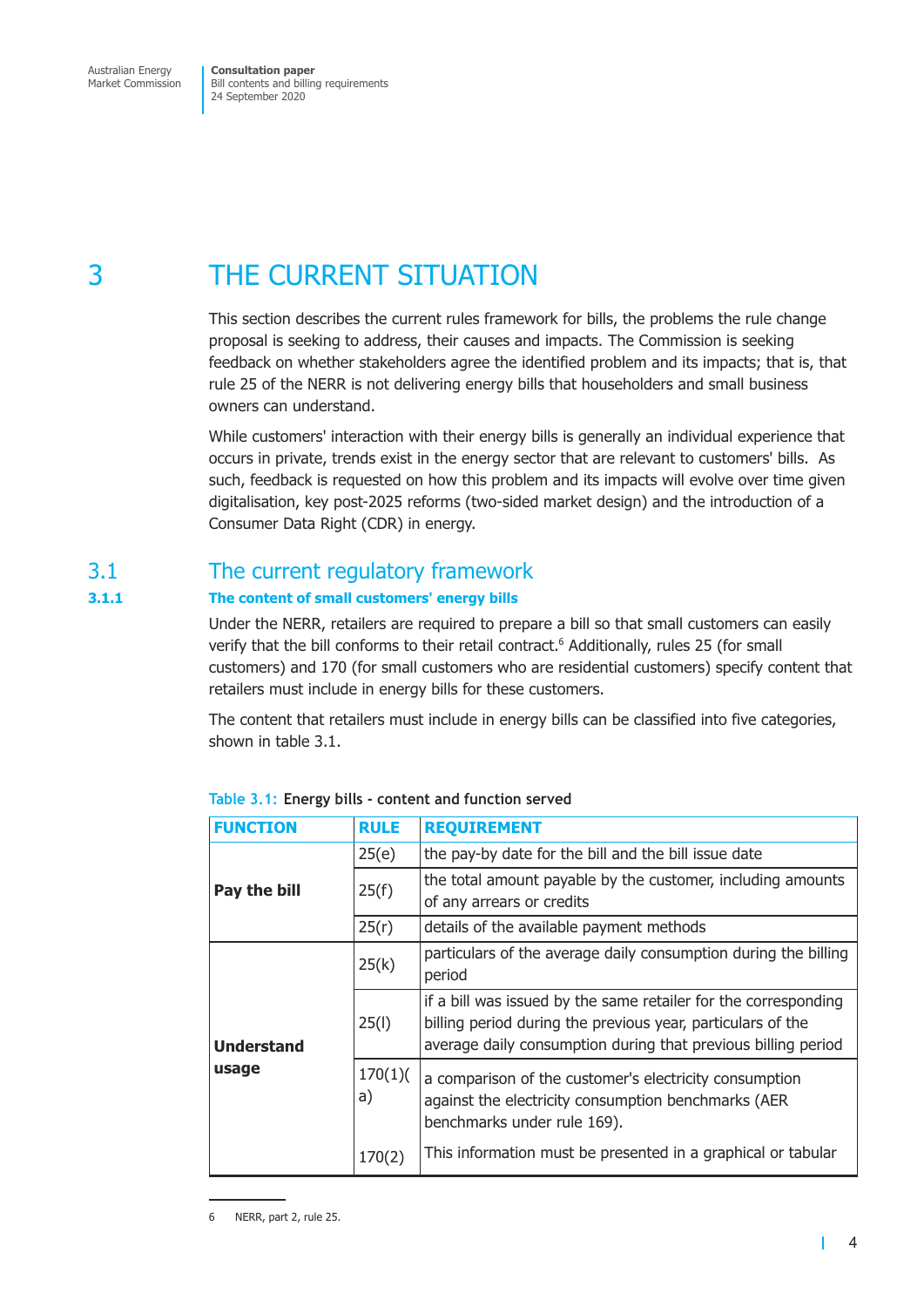| <b>FUNCTION</b>                       | <b>RULE</b>   | <b>REQUIREMENT</b>                                                                                                                                                                                                                     |
|---------------------------------------|---------------|----------------------------------------------------------------------------------------------------------------------------------------------------------------------------------------------------------------------------------------|
|                                       | and $(3)$     | form, as appropriate and in a manner which is easy for the<br>customer to understand.                                                                                                                                                  |
|                                       | 170(1)(<br>b) | a statement indicating the purpose of the information<br>provided with respect to those benchmarks                                                                                                                                     |
|                                       | 170(1)(<br>c) | a reference to an energy efficiency website                                                                                                                                                                                            |
| <b>Administrative</b>                 | 25(a)         | the customer's name and account number                                                                                                                                                                                                 |
|                                       | 25(b)         | the address of the customer's premises for the sale of energy<br>and the customer's mailing address (if different)                                                                                                                     |
|                                       | 25(c)         | the meter identifier                                                                                                                                                                                                                   |
|                                       | 25(m)         | the estimated date of the next scheduled meter reading (if<br>applicable)                                                                                                                                                              |
|                                       | 25(s)         | a reference to the availability of government funded energy<br>charge rebate, concession or relief schemes                                                                                                                             |
|                                       | 25(t)         | a telephone number for account enquiries, the charge for<br>which is no more than the cost of a local call                                                                                                                             |
| <b>Seek help</b>                      | 25(u)         | a telephone number for complaints (which may be the same<br>as that for account enquiries), the charge for which is no<br>more than the cost of a local call                                                                           |
|                                       | 25(v)         | a separate 24 hour telephone number for fault enquiries and<br>emergencies, the charge for which is no more than the cost of<br>a local call, being the telephone number for the distributor<br>and giving the name of the distributor |
|                                       | 25(w)         | contact details of interpreter services in community languages                                                                                                                                                                         |
|                                       | 25(x)         | any proportionate billing information in accordance with rule<br>22.                                                                                                                                                                   |
|                                       | 25(d)         | the billing period                                                                                                                                                                                                                     |
|                                       | 25(g)         | tariffs and charges applicable to the customer                                                                                                                                                                                         |
|                                       | 25(h)         | the basis on which tariffs and charges are calculated                                                                                                                                                                                  |
| <b>Understand how</b><br>the bill was | 25(i)         | whether the bill was issued as a result of a meter reading or<br>an estimation and, if issued as a result of a meter reading,<br>the date of the meter reading                                                                         |
| calculated                            | 25(j)         | the values of meter readings (or, if applicable, estimations) at<br>the start and end of the billing period                                                                                                                            |
|                                       | 25(p)         | any amount deducted, credited or received under a<br>government funded energy charge rebate, concession or relief<br>scheme or under a payment plan                                                                                    |
|                                       | 25(n)         | details of consumption or estimated consumption of energy                                                                                                                                                                              |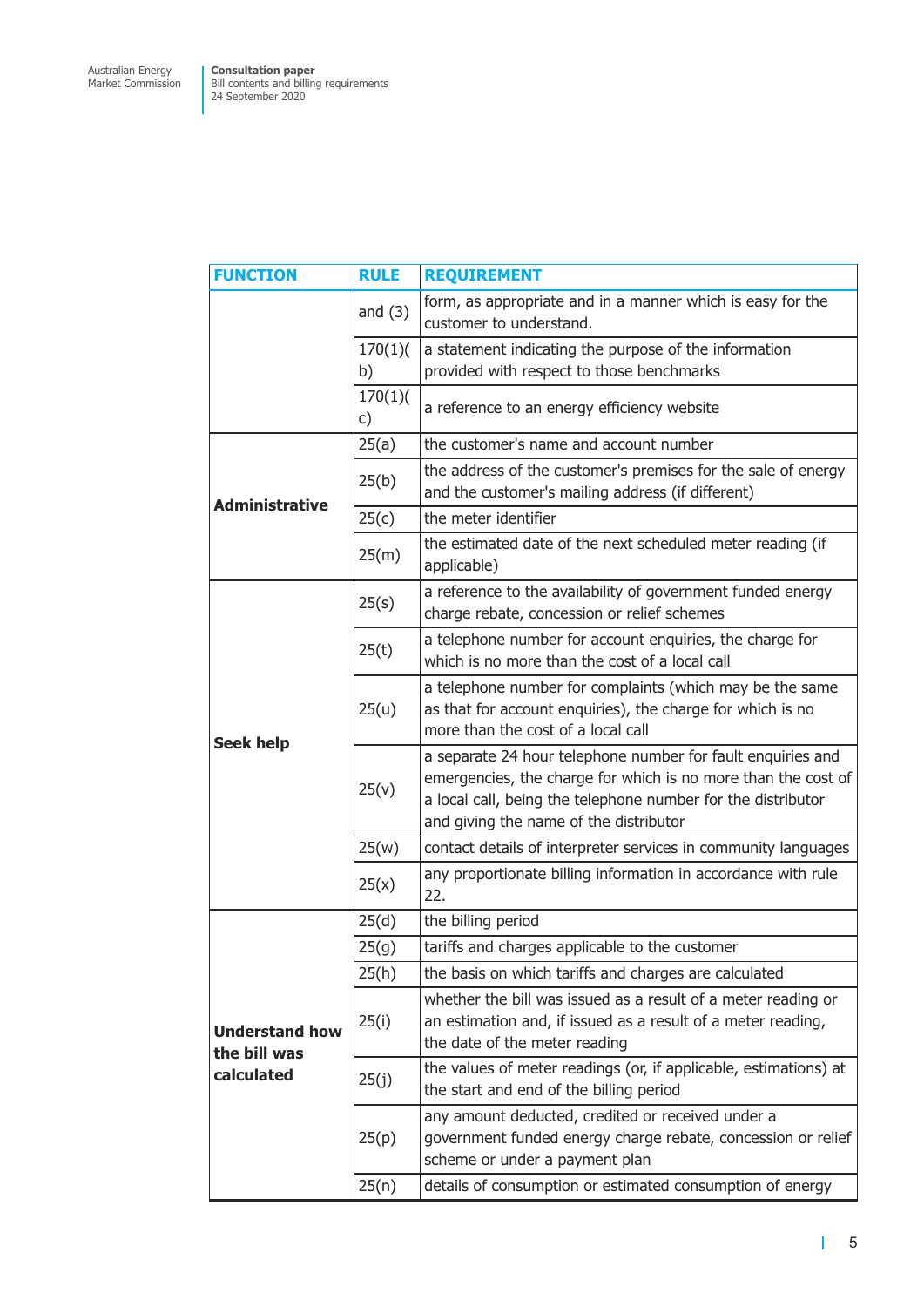| <b>FUNCTION</b> |       | <b>RULE REQUIREMENT</b>                                                        |
|-----------------|-------|--------------------------------------------------------------------------------|
|                 | 25(q) | if the customer has provided a security deposit, the amount of<br>that deposit |

Source: NERR, rules 25 and 170.

#### **3.1.2 The format of bills and how small customers receive them**

The overall **format of bills** is not specified in the NERR, the NERL or in any other AER document (i.e. guideline). Retailers must comply with the content requirements under rule 25 of the NERR, but generally they have discretion on how to present that information. The rules do specify how a retailer presents a customer's electricity consumption against the AER's electricity consumption benchmarks; it must be presented in a "graphical or tabular form, as appropriate" and "in a manner which is easy for the customer to understand".<sup>7</sup>

Requirements in the rules related to the **frequency of energy bills** vary with the type of contract. If a small customer is on a standard retail contract, a retailer must issue the bill at least once every 100 days. If a bill is issued after this period, a civil penalty may apply.<sup>8</sup> However, a small customer and retailer may agree to a different billing cycle.<sup>9</sup> As a result, some customers have a monthly or three monthly billing cycle. For customers on a market retail contract, there are no requirements in the rules on the frequency of bills. It is agreed between the relevant retailer and customer.

The rules only specify **how a bill should be delivered for standard retail contracts.** Clause 18 of the model terms and conditions for standard retail contracts in the NER $R^{10}$ specifies that bills must be sent in writing.<sup>11</sup> This requirement only applies to the sale of electricity and/or gas under a standard retail contract, and not under a market retail contract. For market retail contracts a bill must be issued but the rules do not specify how they should be delivered. Retailers and customers generally agree on the bill mode of delivery.

#### **3.1.3 Asking for information about an energy bill**

If small customers need usage information beyond what is presented in their bill, they can request their historical billing data from their retailers under the NERR. Retailers and distribution network providers must use reasonable endeavours to respond to customer requests for billing information within 10 business days.<sup>12</sup> Retailers must provide a small customer with this information for the previous two years and it must be provided without charge.<sup>13</sup> These provisions include a civil penalty in case of a breach.<sup>14</sup>

L

<sup>7</sup> NERR, rule 170(2)-(3).

<sup>8</sup> NERR, rule 24(1).

<sup>9</sup> NERR, rule 24(2).

<sup>10</sup> NERR, Model terms and conditions for standard retail contracts, Schedule 1, clause 17.

<sup>11</sup> This would include, for example, via email. In South Australia, section 8 of the *Electronic Communications Act 2000 (SA)* provides that electronic communications can be used to satisfy a requirement to give information in writing.

<sup>12</sup> NER, rule 7.14(c)(4).

<sup>13</sup> Note a reasonable charge on historical billing data can be levied where data covering the previous two years has been requested more than four times in any 12 month period (for electricity supply) or one in any 12 month period (gas supply), or where the request is for usage for an earlier usage period.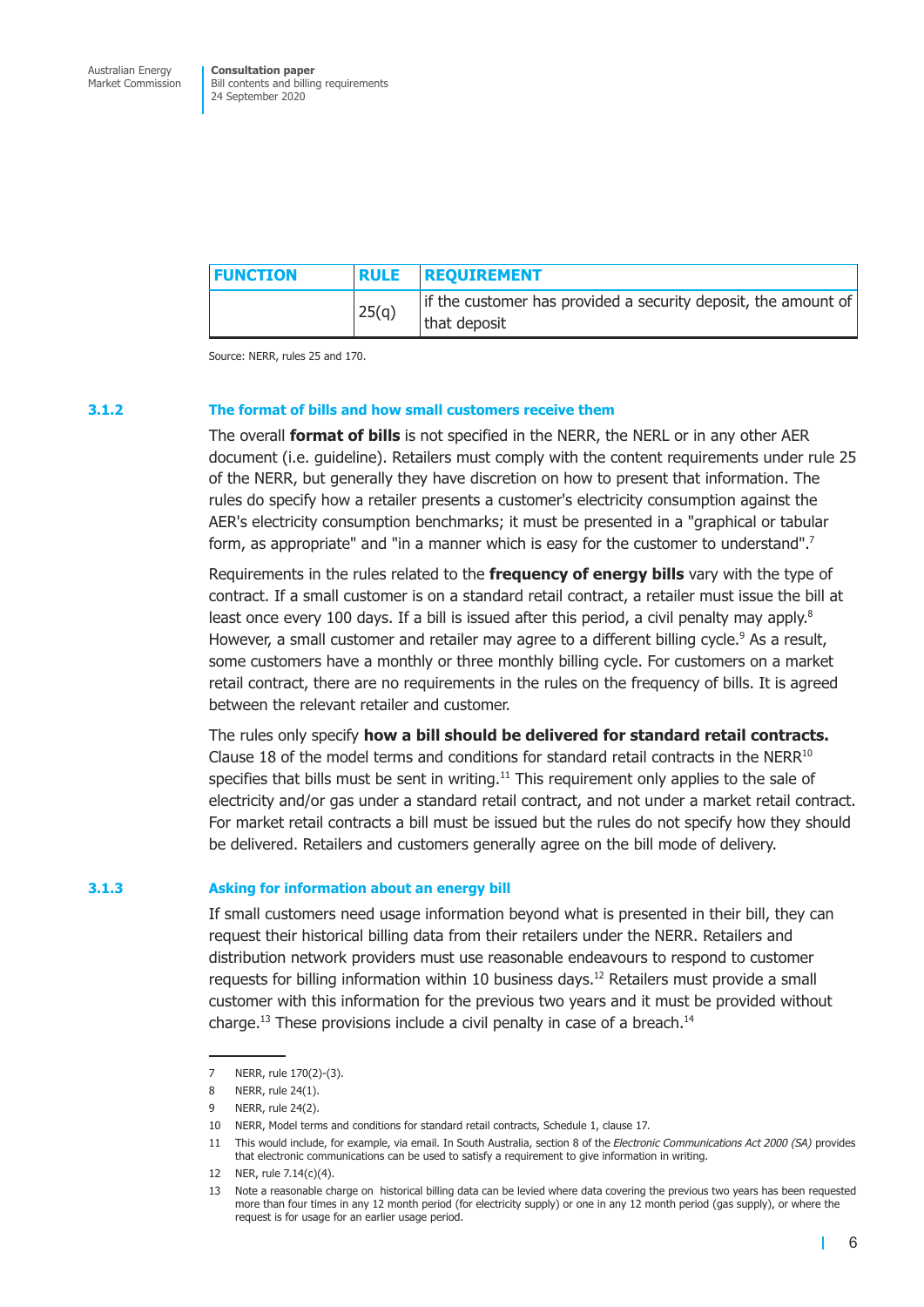The rules establish a mechanism for specifying the format in which retailers present this additional metering data. Consumption information must be provided in the manner and form specified in the Australian Energy Market Operator (AEMO)'s Metering Data Provision Procedures (MDPP).15 The MDPP must specify the manner and form in which *retail customer's metering data* must be provided, including a detailed format and a summary data format.<sup>16</sup>

### **3.1.4 The Victorian Energy Retail Code**

The Victorian government has not adopted the NERR in its entirety. Instead, the Victorian Energy Retail Code applies as the legal framework for retail contracts and billing provisions. The proposed rule therefore, if made, would not apply in Victoria.<sup>17</sup>

Most of the requirements in rule 25 of the NERR are included in rule 25 of the Victorian Energy Retail Code. However, in terms of content there are a number of differences related to:

- average daily cost for each smart meter tariff component $18$
- for customers with smart meters: consumption for each monthly period over the past 12 months presented in a graph format $19$  and index readings at the start and end of the billing period and the total amount of electricity consumed each period in respect of the relevant tariffs<sup>20</sup>
- information about the Victorian government's energy comparison site and how to access it, including a link $^{21}$
- for electricity bills, the front page must provide information on how to access the *Victorian default offer* (VDO).22
- information on greenhouse gas emissions connected with the generation of the electricity supplied or electricity generation in general.<sup>23</sup>

The Essential Services Commission (ESC) has recently introduced the following two changes to the way Victorian consumers can access their energy bills and information:

1. **Customers are entitled to deemed best offer information on bills and bill summaries** (October 2018): Under this change, retailers must regularly <sup>24</sup>display their 'best offer' on customer's bills, along with advice on how to access it. Retailers must also personalise the information by using the customer's actual meter data to calculate the

т

<sup>14</sup> NERR, rule 28(1) and 28(2).

<sup>15</sup> NERR, rule 56A; NER, rule 7.14.

<sup>16</sup> NER, 7.14(c).

<sup>17</sup> It relates to a part of Division 4 that currently does not apply in this state as a result of the Victorian Energy Retail Code enactment.

<sup>18</sup> Energy Retail Code, rule(k).

<sup>19</sup> Ibid, rule 25(nn).

 $20$  Ibid, rule  $25(y)$ .

<sup>21</sup> Ibid, rule 25(z).

<sup>22</sup> Ibid, rule 25(za), including specifically the following text: "The Victorian Default Offer is a reasonably priced electricity offer set by Victoria's independent regulator. Contact us on [phone number] to discuss the suitability of this plan for you".

<sup>23</sup> Energy Retail Code, rule 25A(2).

<sup>24</sup> Once every three months for electricity and once every four months for gas. Victorian Energy Retail Code, rule 70Q.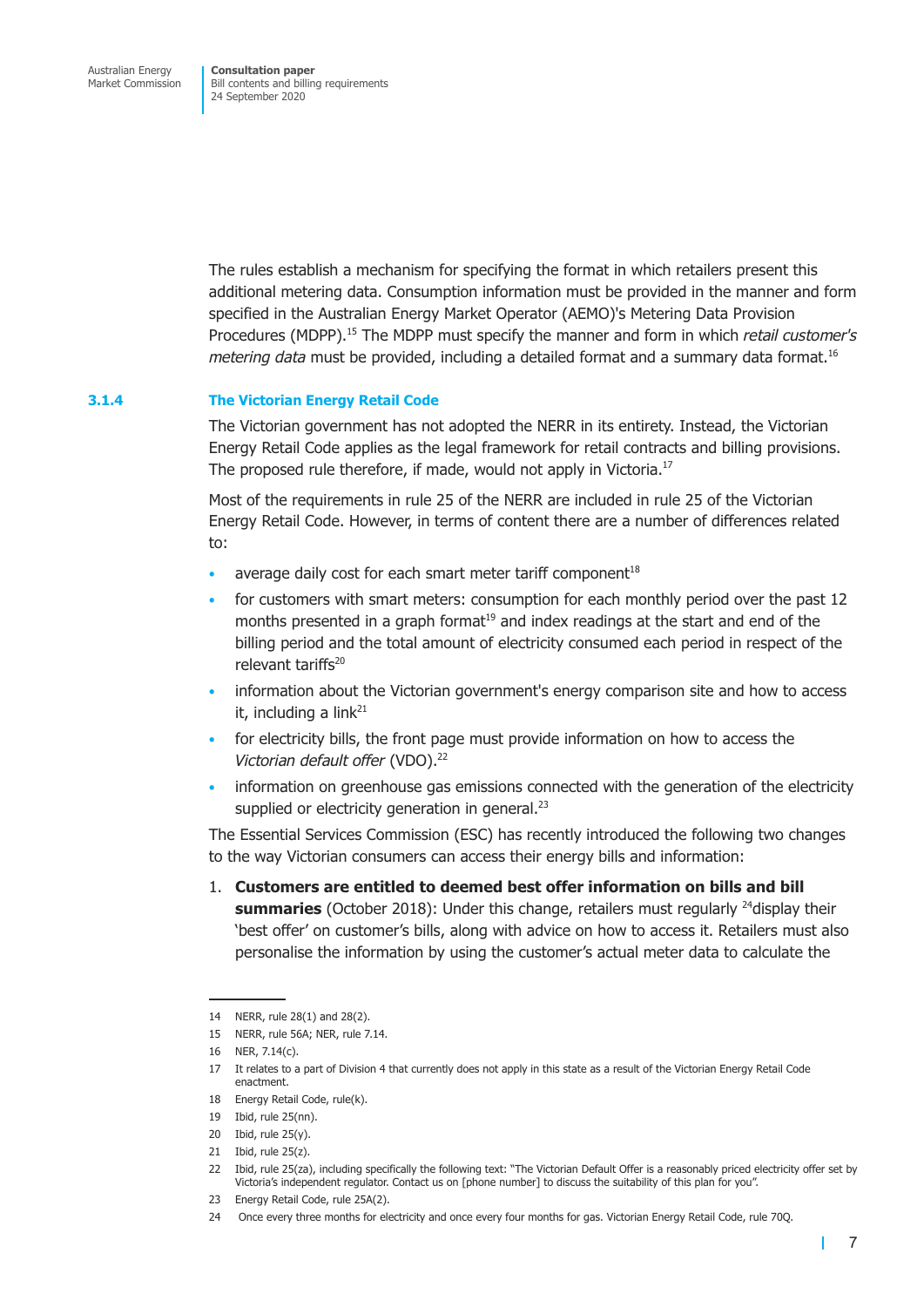> <span id="page-10-0"></span>savings available. This change also included that all bills must include information about how the customer can access the government's comparator website, Victorian Energy Compare.<sup>25</sup>

2. **Fact sheet to help customers engage confidently in the retail energy market** (March 2019): This change introduced a Victorian energy fact sheet to support customers in navigating the complexity of market offers, with key information about available energy offers in a consistent format across retailers. It includes a comparison table that compares plans based on an average yearly cost for a range of typical customers. Its form and content is based on the requirements of the AER energy fact sheets, drawing on the research undertaken to support document design.<sup>26</sup>

# 3.2 The leading issues and their causes

## **3.2.1 Understanding energy bills**

As noted earlier, the proponent considers that small customers are struggling to understand their energy bills. For instance, some find it hard to understand from the bill how the total amount they owe has been calculated. The proponent suggests there are two key causes of bill confusion:27

- **The content of bills is no longer fit-for-purpose**: some bill content is now unnecessary, there are gaps in content and the language is too complex. Unnecessary content is making bills too information-dense and complex. Putting additional information on bills could help consumers navigate the energy market by accessing services. For example, information on Ombudsman schemes and the Australian Government's energy price comparison website, Energy Made Easy. Finally, the language used in bills is too complex and inconsistent across retailers. The current rule does not stipulate simple, standardised nomenclature.
- **The format of bills is not focused on the end-user**: the proponent argues information is not presented clearly nor focused on helping the end-user. The proponent considers that because the format is not specified in the NERR, bill formats are inconsistent across the sector, which can lead to confusion for the consumer when trying to understand their bill.<sup>28</sup>

The Commission is seeking stakeholder perspectives to better understand the difficulties small customers are experiencing in understanding their bills and the key cause(s) of those difficulties. It notes that bills serve several functions for consumers. They help consumers to:

- pay the bill
- understand their usage, their current cost drivers and future opportunities to reduce costs (e.g. better understand — the plan they are on, trends in their usage, other suitable plans in the market and/or whether to invest in solar or battery systems)

<sup>25</sup> Victorian Energy Retail Code, Part 2A, Division 4, rule 70N.

<sup>26</sup> *Amendments to Part 2, Division 4 — Customer retail contracts.*

<sup>27</sup> Ibid, pp. 4-5.

<sup>28</sup> Ibid, p. 4.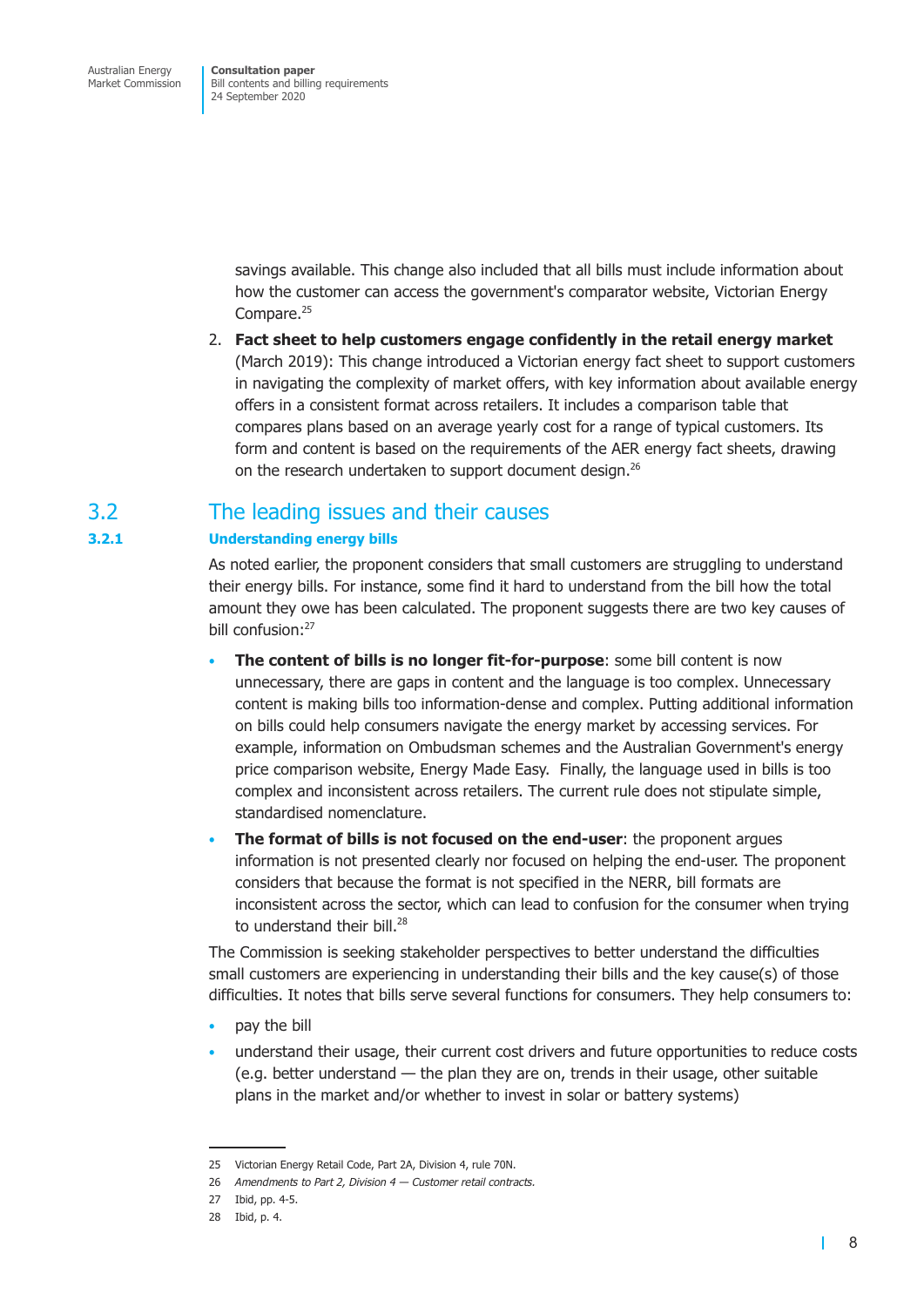- identify themselves to others (e.g. for energy providers and other identification and verification purposes)
- know where to get support
- understand how the bill was calculated and check it complies with their plan/offer.

The information in a bill generally relates to one particular bill function (see Section 3.1.1, table 3.1). The AEMC is seeking to understand whether all the current information is needed on each bill, or whether information strictly for billing purposes could be separated from other information that periodically may be useful. For example, information that helps consumers check other energy plans in the market or information needed to change retailers. This periodic information may be provided in other tools, such as online energy profiles for consumers or phone applications.

If many or some small customers are finding it hard to understand their bills and use them as intended, then it is important to understand how the requirements in the  $NERR^{29}$  or the absence of requirements contribute to this.

## QUESTION 1: UNDERSTANDING ENERGY BILLS

- 1. Do you agree with the statement of issues by the proponent, that bills are no longer fitfor-purpose because there are gaps in content, the information is too dense, and the language is too complex? Please explain your view.
- 2. If you consider there are issues with billing, do the NERR billing provisions cause or contribute to these issues? Please explain your view with reference to the specific requirements listed in [Table 3.1.](#page-6-1)
- 3. What other factors also contribute to the billing issues you have identified (e.g. lack of educational tools or campaigns)?

### **3.2.2 Receiving energy bills**

As detailed earlier, the proponent is concerned that the rules do not contain overall requirements on retailers regarding how retailers issue and/or deliver a bill to small customers. The Minister is particularly concerned about consumers who may not have access to, or are not confident using, the internet or phone applications and that they "could be easily disadvantaged in a completely electronic environment<sup> $130$ </sup>, where they cannot get a paper bill at all (or at an affordable price).

The rule change request states that the NERR do not stipulate how bills should be delivered to consumers, and considers that consumer choice should be the foundational principle going forward. For consumers that are not typically digitally-engaged, the proponent considers that introducing a clear provision in the rules that would give small customers a choice on how

П

<sup>29</sup> Rules 25 and 170

<sup>30</sup> Ibid, p.5.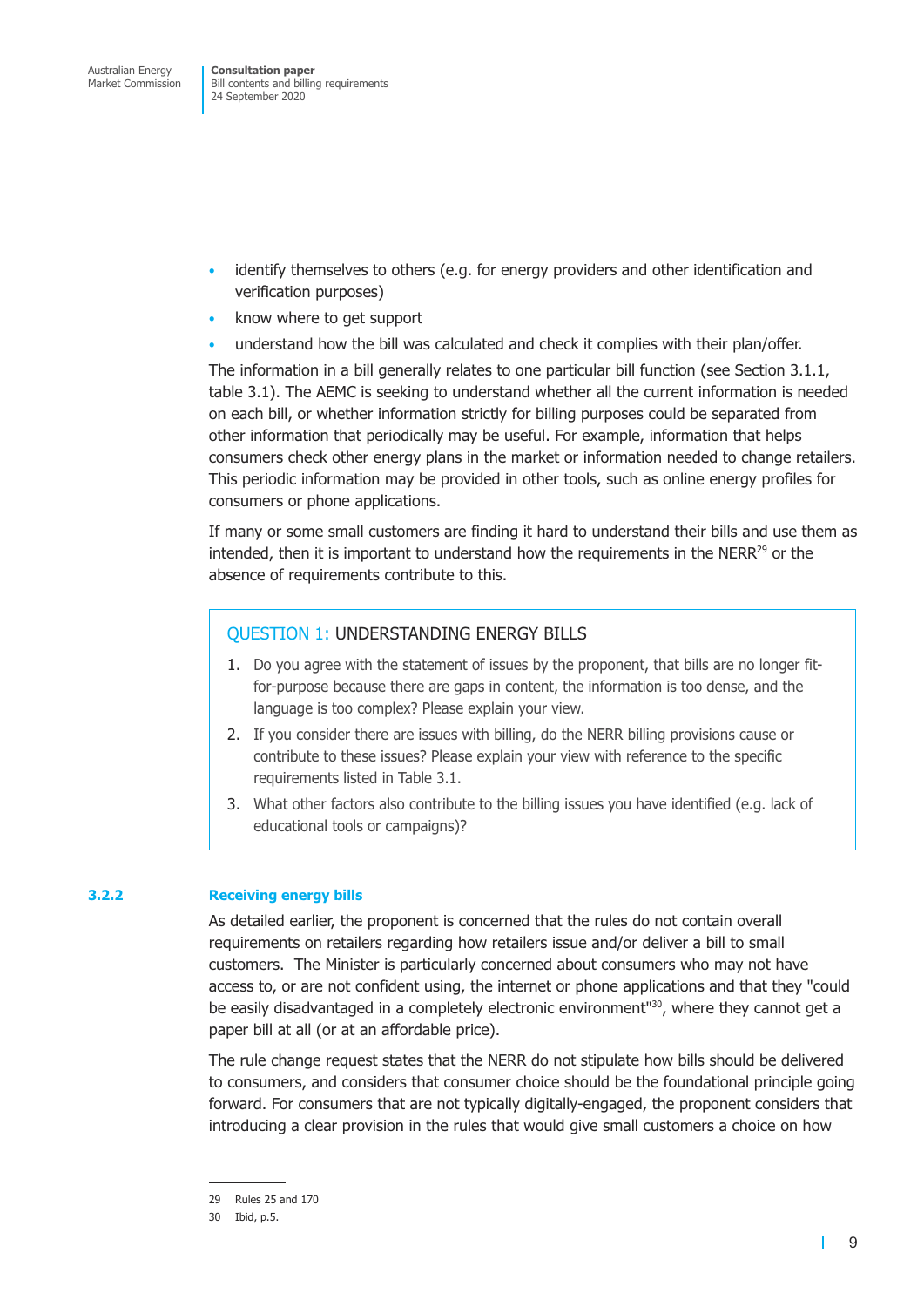<span id="page-12-0"></span>they receive their energy bills would give them certainty where the future is technologydominated, and paper bills are rare.

## QUESTION 2: RECEIVING ENERGY BILLS

- 1. Do you agree there is a need to specify requirements for retailers on how they issue and deliver bills? Please explain your view.
- 2. Do you have a view on how best to give effect to the principle of consumer choice driving billing issuance and delivery? Please explain your view.

# 3.3 The problem over time: digitalisation, post 2025 reforms and the Consumer Data Right

There are two key changes in the market that are relevant to consumer protections in energy. The first is that energy will increasingly flow two-way (as consumers generate or consume energy at different times) and the second is digitalisation. Both of these changes are relevant to consumer billing.

Two way energy flows mean consumers will need information that allows them to understand their generation in addition to consumption, and digitalisation offers opportunities for more data-rich and convenient forms of communication with consumers. Both of these changes are being considered in the Energy Security Board (ESB) 2025 work program.

Additionally, the Consumer Data Right is enabling consumers to share their usage and billing data with third party service providers for uses such as bill checking, plan or retailer selection, or to inform investment decisions in solar or batteries.

#### **3.3.1 Key aspects of digitalisation for small customers**

Digitalisation can provide consumers with opportunities for:

- **Easy access to usage data:** new digital platforms, such as phone applications and web portals, have become dynamic interfaces between a customer and their retailer. These can provide easy access to energy usage data made available every five minutes by smart meters. By tracking usage patterns these applications can empower customers to adapt their consumption behaviours to manage their energy efficiently.
- **Automation of energy management:** digitalisation is reducing the need for (some) householders and businesses to "read" usage data in order to change their consumption patterns and thereby bill amounts. Consumers can program their smart applications with settings that automatically adjust the energy usage of household appliances throughout the day to take advantage of low prices or the capabilities of their distributed energy resources. For example, in a house with a solar PV system, an app may set a washing machine to run during the sunniest hours of the day, or charge a battery during low prices and conserve battery use for the evenings when higher demand places upward pressure on retail prices.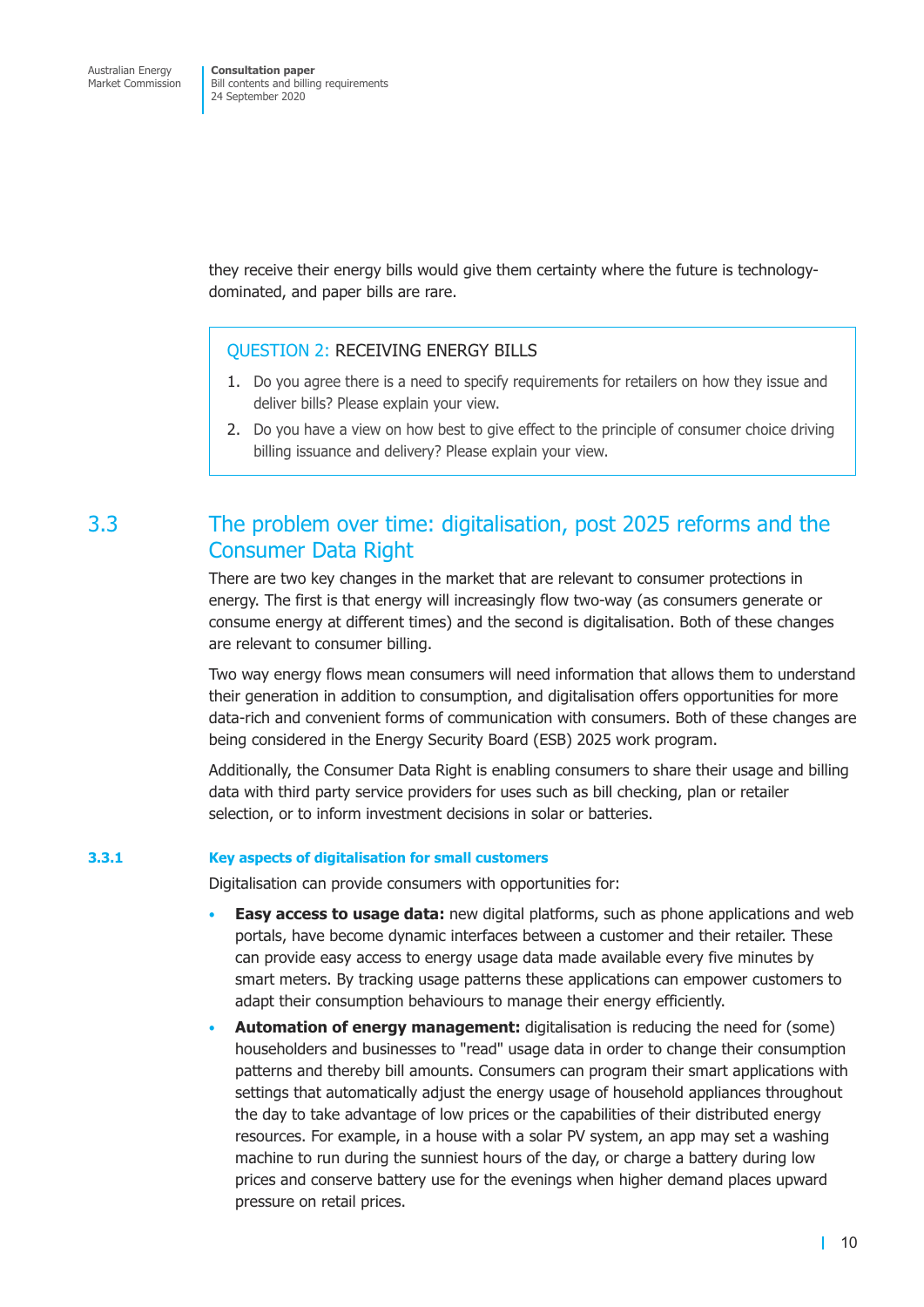#### <span id="page-13-0"></span>**3.3.2 The drivers of digitalisation: smart meters**

A key technology that enables these changes are smart meters. The number and proportion of small customers with smart meters is forecast to grow significantly across the NEM with the rapid uptake of rooftop PV.

Smart meters have been competitively rolled out across the Australian Capital Territory, New South Wales, Queensland, South Australia and Tasmania following the AEMC's *Competition in metering* reforms. Since December 2017, all new and replacement electricity meters need to be smart meters, and every new dwelling must be fitted with a smart meter, including apartments. [Figure 3.1](#page-13-1) shows the percentage of small customers who have installed smart meters over the past five years in all NEM states except Victoria. The figure shows that in all these regions, currently at least one in six meters is a smart meter. In Victoria, the compulsory roll-out of smart meters between 2009 and 2013 has led to Victoria already having close to 100% penetration of smart meters.

<span id="page-13-1"></span>



As all rooftop solar systems are installed with smart meters the forecast growth in solar PV installation in the NEM is expected to increase the number and proportion of smart meters. [Figure 3.2](#page-14-1) presents the forecast growth in rooftop solar capacity for all small customers in the NEM. It suggests a significant upward trend in smart meter installations in NSW-ACT and

Source: AEMC analysis of MSATS data. Note: Meter counts are at 30 June each year.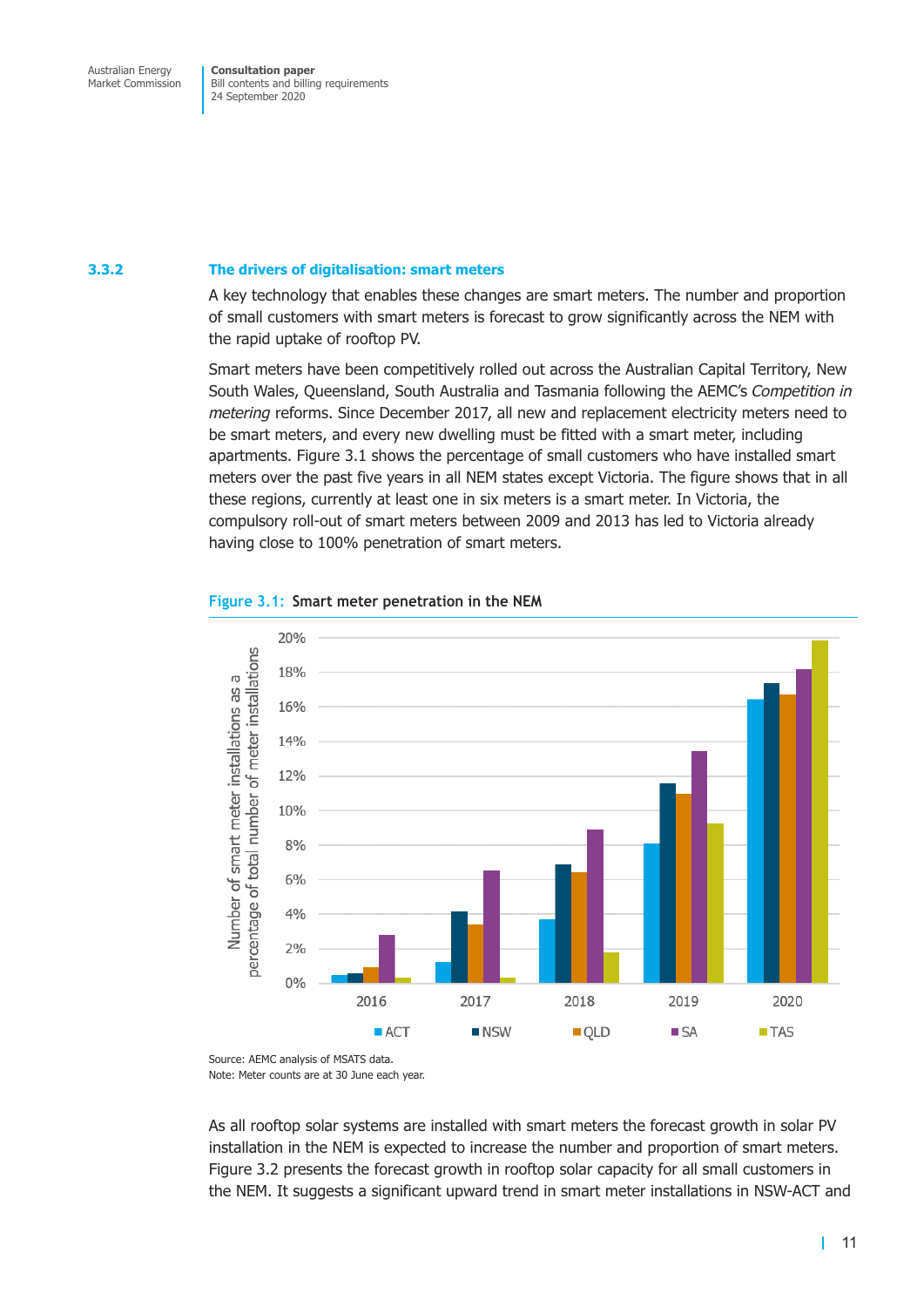<span id="page-14-0"></span>Queensland in the coming ten years, and a material increase in those regions from 2035 to 2050.31

<span id="page-14-1"></span>The number of smart meters will increase irrespective of solar PV update as new buildings are built, significant renovations take place, consumers request them and meters are replaced due to faults of asset-life replacement.





Source: AEMC, *Annual Market Performance Review 2019*, final report, April 2020. Note: Initially sourced from AEMO and the Clean Energy Regulator data. Available in the Annual Market Performance Review data portal.

### **3.3.3 Associated developments: the Consumer Data Right (CDR)**

The CDR will allow consumers to share their energy data with a third party. This third party could then provide consumers with services; from helping them check their energy bill to (under authorisation) automatically switching a consumer to a better retail plan.

The CDR aims to help consumers identify services and products that fit their needs. Through the transfer and use of consumer data, it aims to help consumers make informed decisions. It is relevant to this rule change to consider how information tools, energy bills and the CDR, can complement each other to maximise the benefits for consumers.

#### **3.3.4 The differential impacts of digitalisation**

A key issue that the Commission recognises and will consider in assessing this rule change is that small customers access and use technologies in different ways and to differing degrees. We are already seeing evidence that small customers' experiences of retail digitalisation differ. For example, market contract customers often prefer digital engagement options.<sup>32</sup> Whilst 82% of residential customers are on market offers across the  $N_{\text{EM}}^{33}$  and a growing

<sup>31</sup> Note these are indicative estimates because consumers may install smart meters without rooftop solar systems, and apartments with smart meters that cannot install rooftop solar systems will not be counted in the projections.

<sup>32</sup> AEMC, *Retail Energy Competition Review,* June 2020.

<sup>33</sup> AER Performance Reporting Q2 2019-20, Essential Services Commission VEMR 2018-19.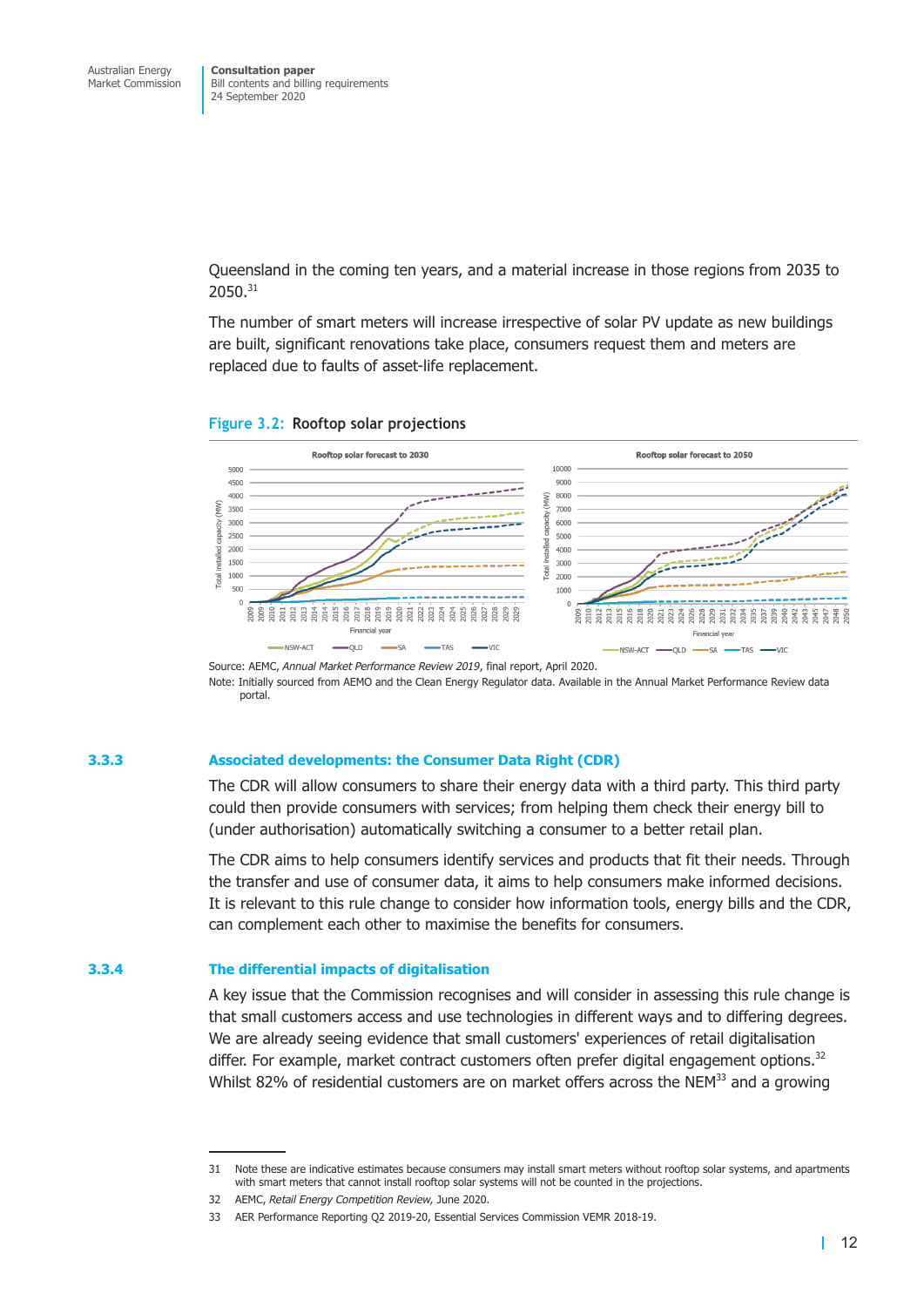proportion of these customers are digitally engaged, many consumers on standard retail contracts do not have the same level of engagement.

Some customers are less digitally-engaged and some may prefer — or need — to get usage information each quarter on their bill. And, notwithstanding real-time apps, some customers are likely to still want their bills delivered to their post box.

The Commission recognises that any reforms to billing requirements must protect consumers that do not regularly access or use technology whilst allowing others (consumers and retailers) to seize the opportunities offered by digital innovation. In considering this rule change the Commission will seek to facilitate innovation while maintaining consumer protections.

### **3.3.5 Associated reforms: a two-sided market**

The design of a two-sided market, which is part of the ESB's NEM 2025 package of reforms, recognises that digitalisation is changing the relationships between retailers, distribution companies and consumers. On 7 September 2020, the ESB released its Post 2025 Market Design Consultation Paper outlining the contributions that a two-sided market can make to both consumers and the energy system as a whole. The two-sided market work program is intended to facilitate new types of participation in the market, allow consumers to choose if and how they participate in the wholesale market, and establish a consumer protections framework that is fit-for-purpose for the evolving market.

The Commission considers it important to recognise the two-sided market work program as context for any determination that may result from this rule change. In particular:

- **Providing choice and enabling innovation** smart meters, digitalisation, better data access and increasingly sophisticated energy management products and services provide opportunities for consumers to better manage their energy needs. This enables innovation and customer benefits. Importantly the two-sided market design will enable more active consumer participation in energy markets but will not require it; the choice is with the consumer.
- **Ensuring adequate consumer protections** many energy consumers have limited means, ability or interest in actively participating in markets for energy products and services. The market design will need to provide appropriate protections for consumers whether or not they engage.
- **Providing incentives on third parties to partner with consumers** the market will provide incentives for third parties to offer services to consumers that enable them to receive value for the flexibility of their demand or DER resources (that in turn helps third parties to balance their portfolios).<sup>34</sup>

#### **3.3.6 The consequences of digitalisation for energy bills**

If the market continues to evolve as expected with consumers and retailers increasingly using digital means to exchange information it is likely that energy bills as they exist today will

<sup>34</sup> ESB, *Post 2025 Market Design Consultation Paper,* September 2020, p. 88.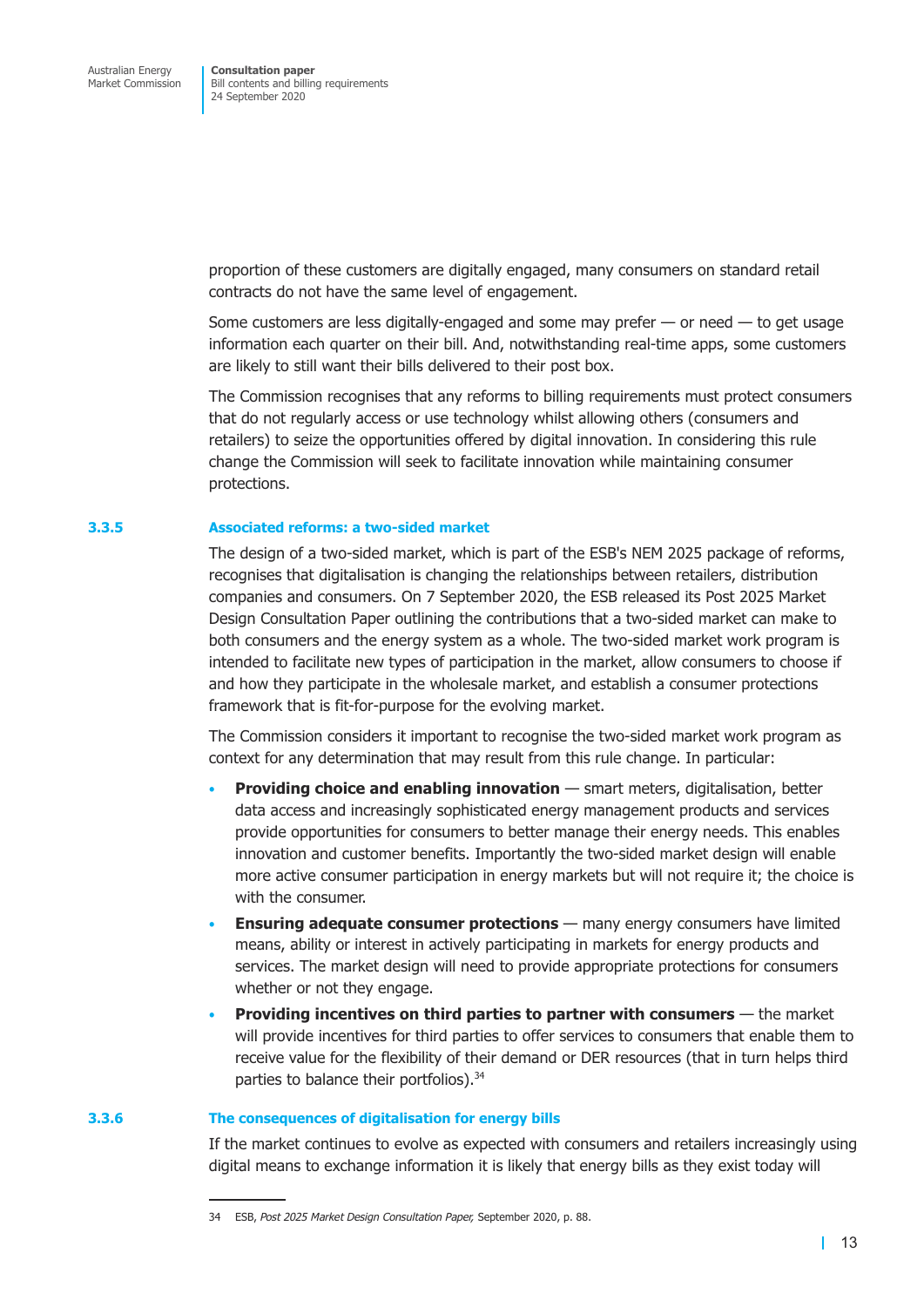<span id="page-16-0"></span>become **less essential for digitally-engaged households and businesses**. Access to innovative phone applications, appliance management devices and automation will help householders and small business managers "make" energy usage decisions on a real-time basis. Combined with the CDR, retail market complexity is likely to be easier to navigate at key engagement and decision points (such as switching to a better energy plan).

Digitalisation may mean **some information currently required on bills becomes redundant** for many consumers. Easy access to more and more granular data, the automation of energy management and the CDR may render some (or all) of the current information on periodic energy bills obsolete. For consumers with real-time consumption data on an application, monthly average usage data on a periodic 'bill' may no longer be useful or needed. Information to help consumers understand the components of their bill may also be made simpler if presented in digital ways.

Given the market trends, it is timely to review the adequacy of current bills and the functional purpose of bills to determine the best ways for customers to get the information they need to manage their energy services. Helping consumers understand and look for a better retail offer is one example. The CDR is likely to streamline the process and ease by which consumers can switch retailers, potentially bypassing the bill as an information tool in the transaction.

In terms of how bills are delivered, increasingly we are seeing more consumers valuing digital interactions. $35$  Bills are being delivered to consumers by email and via web portals rather than by post. This is due to the lower costs to retailers and consumer preferences. More fundamentally, digitalisation transforms how we think about the 'issuing' or 'delivery' of a periodic bill. Cumulative cost data, as well as usage, for a period may be available to a small customer at any time.

# 3.4 Materiality of the issues

The Commission is seeking feedback on the materiality of the issues identified by the proponent, namely whether there is difficulty understanding bills and a lack of consumer choice on how bills can be received. In particular, we welcome views on the materiality of billing issues for different groups of small customers, and how the impacts will change over time given digitalisation, key post-2025 reforms (two-sided market design) and the introduction of a CDR in energy.

## **3.4.1 Difficulty understanding bills**

**Which part of the bill do small customers find hard to understand?** Table 3.1 grouped the different components of bills into different functional purposes:

pay the bill (e.g. information on how much is due, by when).

<sup>35</sup> Approximately, 97% of Click customer use online billing. *[AGL enters binding agreement to acquire Click Energy Group,](https://www.agl.com.au/about-agl/media-centre/asx-and-media-releases/2020/august/agl-enters-binding-agreement-to-acquire-click-energy-group)* 31 August 2020.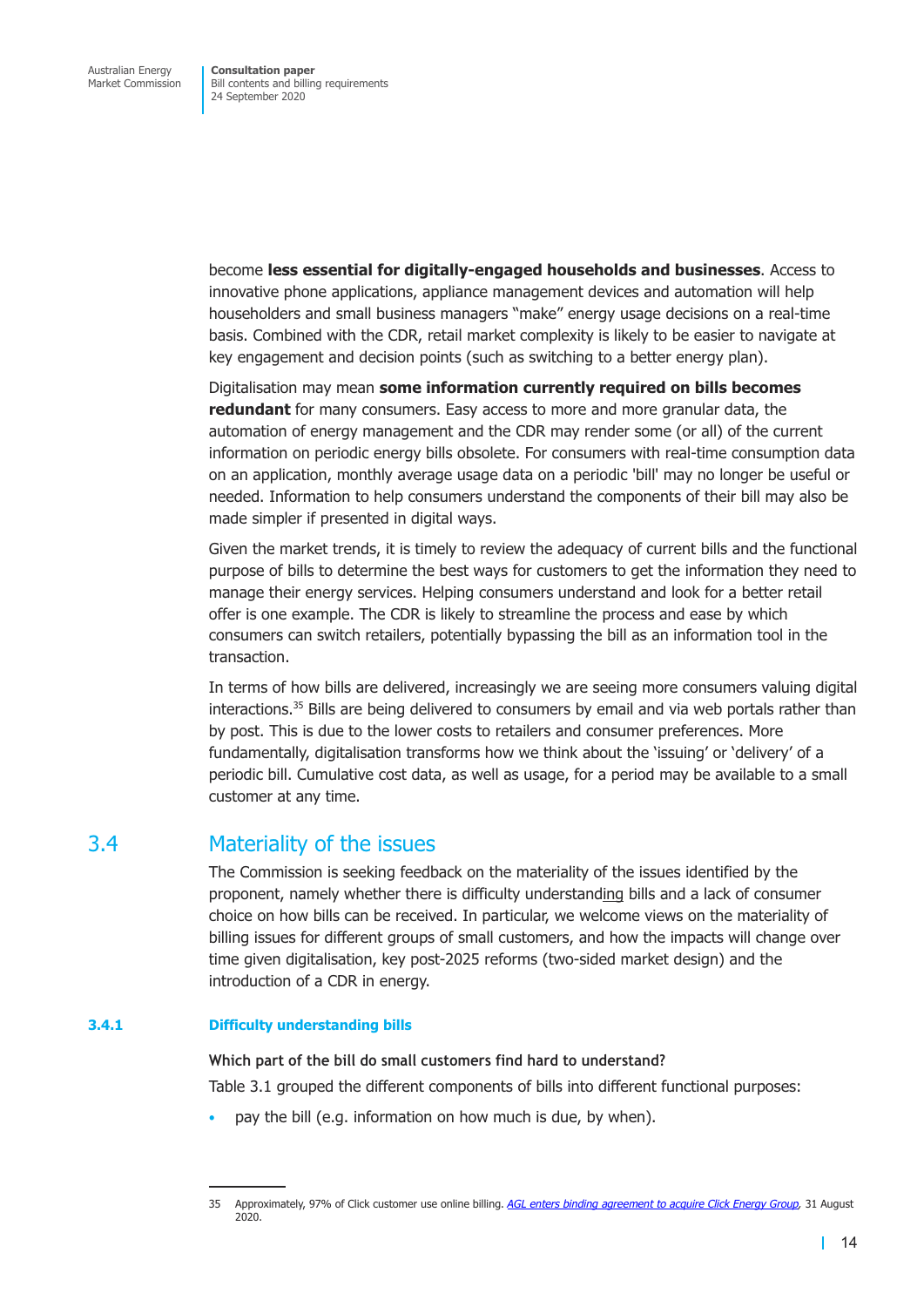- understand usage (e.g. recent and comparative usage information in a bill helps a small customer better understand the plan they are on, trends in their usage, other suitable plans in the market and/or whether to invest in solar or battery systems, and gives them a reference to an energy efficiency website)
- administrative (e.g. information in the bill helps a small customer identify themselves to energy providers and can be used for other identification and verification purposes)
- seek help (e.g. information on how to make a complaint, report a fault or get an interpreter)
- understand how the bill was calculated and check it complies with their plan/offer (e.g. information on tariff components, credits and the period of the bill).

The Commission is interested in stakeholder views on which aspects of the bill are hard to understand and why. Where possible, the Commission would like to hear stakeholders' views on which of the above functions are most impacted. For example, do consumers find it difficult to pay the bill or understand their usage?

### **Which households and small businesses are most impacted?**

The Commission understands small customers have varying levels of market knowledge and capability to understand their bills and engage with the market. In responding to this consultation paper, stakeholders are encouraged to specify which groups of customers are most affected by the current format and presentation of bills.

#### **Will changes to billing requirements improve consumer outcomes?**

One outcome sought in the rule change request is **greater engagement with the retail market to get a better deal**. It is not clear if changes to the content and format of energy bills to make bills clearer will result in greater consumer engagement with the retail market. Recent research suggests that better bill comprehension is a necessary but not sufficient precondition for increased retail market engagement.<sup>36</sup> It found that complementary measures are needed to motivate consumers to seek out retail options in the market.

The Energy Consumers Australia's Energy Consumer Sentiment Surveys (ECSS), see [Figure](#page-18-1) [3.3,](#page-18-1) show consumers' satisfaction with energy bills is higher than their satisfaction with other tools and information they have to make good energy decisions. This implies consumers do not have or are not aware of the tools and information they need to make decisions. Therefore, the Commission is seeking feedback on whether changes in billing requirements alone will improve consumer outcomes, or whether other mechanisms will also be required or be more effective to help consumers get a better energy deal.

<sup>36</sup> Australian Government's Behavioural Economics Team (BETA), Electricity information to fit the bill, December 2018.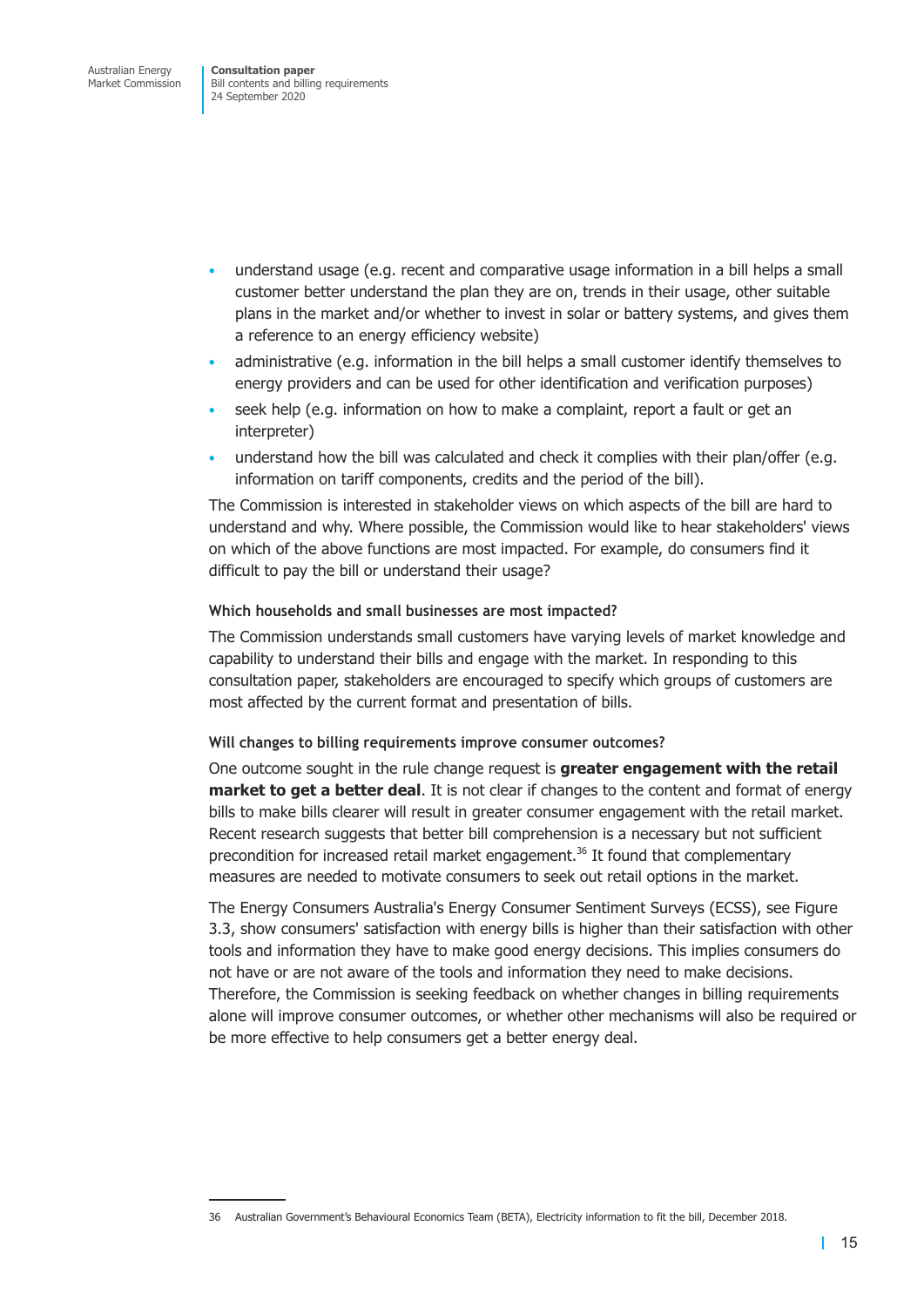<span id="page-18-1"></span>

<span id="page-18-0"></span>**Figure 3.3: Consumers' satisfaction with information, tools and bills (2016 - 2020)**

#### **3.4.2 Is there a need for requirements specifying how bills are issued or delivered?**

The Commission is also seeking feedback on whether there is a need for requirements on all retail contracts regarding how a bill is issued or delivered to small customers.

The Commission recognises there are customers who prefer digital interactions, customers who prefer paper bills, and some customers who irrespective of preference do not have access to or an ability to use digital technologies. It is relevant to consider whether a paper bill is a safeguard that should always be made available for consumers on standard contracts or whether all customers should have a choice. The Commission is seeking feedback on how the rules, if a change is made, could address these differences in consumer preferences and continue to protect those customers who do not use digital technologies.

Currently, the rules only specify how a bill should be delivered for standard retail contracts (see section 3.1.2). Bills must be provided in writing for customers on standard retail contracts. In some jurisdictions for example in South Australia 'in writing' includes email. One concern raised in the rule change request with the current rules is that in the future some consumers may not be able get a paper bill from their retailer, even if that is their preference. The Commission welcomes views on the impacts on small customers of the current rules approach.

Source: Energy Consumer Australia, Consumer Sentiment surveys, June 2020.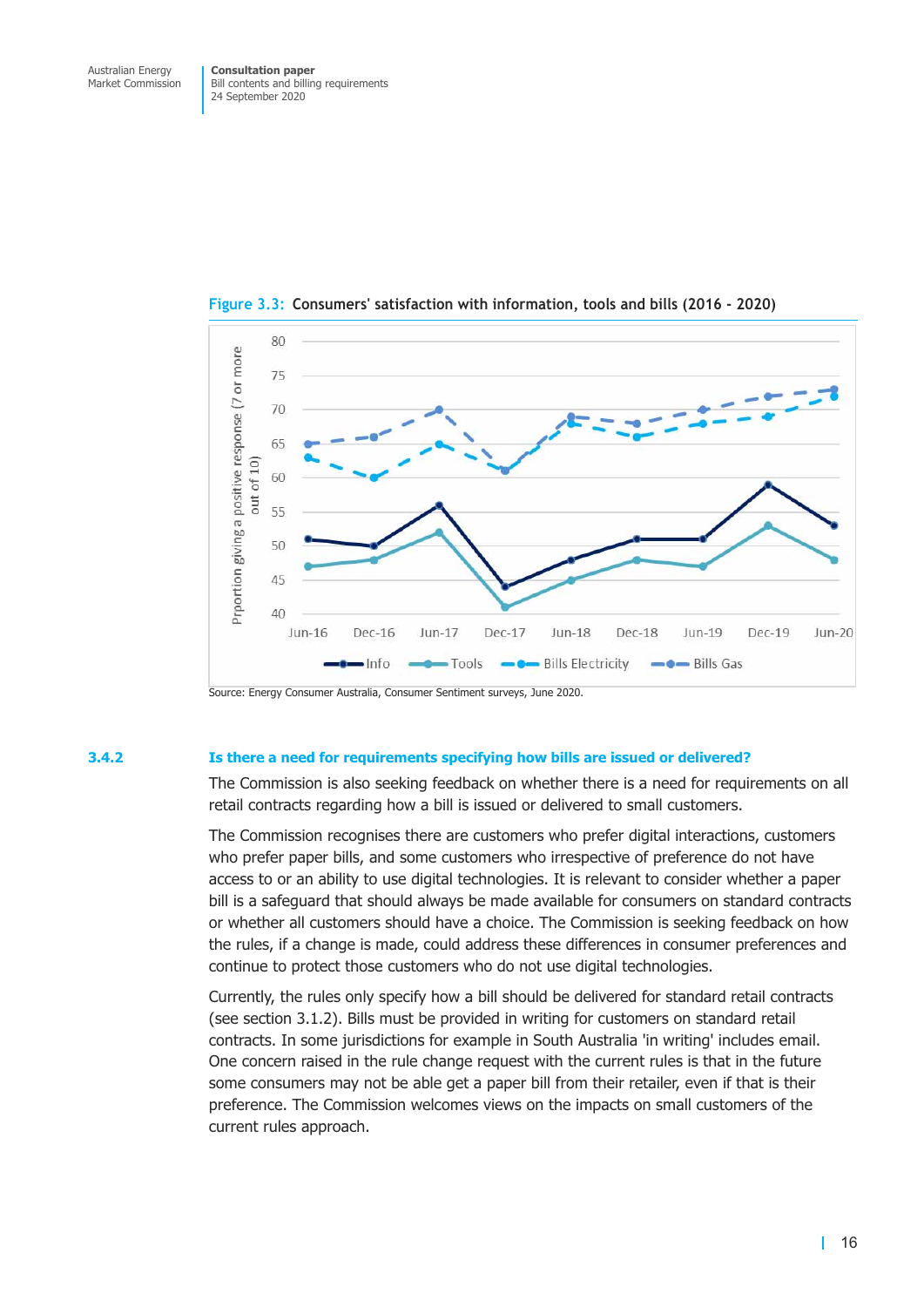## <span id="page-19-0"></span>QUESTION 3: MATERIALITY OF THE ISSUES

- 1. Which, if any, parts of a bill are confusing to customers, and how does any confusion affect a customer's ability to engage with the market to better manage their energy?
- 2. How do current billing arrangement meet or not meet customer requirements? Please specify whether your comments relate to all customers or specific segments of customers.
- 3. Do you have suggested improvements to billing arrangements that address any issues you consider are material? Please explain how your proposed solutions are compatible with the trend towards increasing digitalisation, the move to a two-sided market, and the introduction of the Consumer Data Right in energy.

# 3.5 Related projects and research

The Commission is seeking feedback on work programs and research findings relevant to this rule change request, including experiences from other comparable Australian sectors and the energy sector overseas. Key projects and research relevant to this rule change request that the Commission is already aware of and will consider are summarised below.

## **Post-2025 Market design (ESB, 2020)**

In December 2019, the former Council of Australian Governments (COAG) Energy Council tasked the ESB with developing a market design for the NEM that delivers secure and reliable power at least cost to consumers, and accommodates the changes underway and expected in the future. One key ESB workstream is the development of a two-sided market.

The core idea of a two-sided market is for price and quantity inputs from both consumers (the demand side) and generators (the supply side) to inform the market outcomes — so that the quantity of energy produced is efficient and the price reflects customers' willingness to pay.

For individual consumers the choice will be to actively engage with the wholesale market, or to do so via their relationship with a retailer or other service provider. The choice on the level of engagement will be with the consumer.

In September 2020, the ESB published a consultation paper of the progress made on the post-2025 market design project, including the two-sided market workstream. <sup>37</sup>

# **2020 Retail Energy Competition Review (AEMC)**

On 30 June 2020, the AEMC published its review of consumer protections in the evolving energy market as part of the 2020 Retail Energy Competition Review. The Commission analysed different forms of regulation and their applicability to the energy market. The analysis found that the changing energy market is likely to require more diversity in

<sup>37</sup> ESB, [Post-2025 Market Design,](http://www.coagenergycouncil.gov.au/sites/prod.energycouncil/files/publications/documents/P2025%20Market%20Design%20Consultation%20paper.Final_.pdf) Consultation paper, September 2020.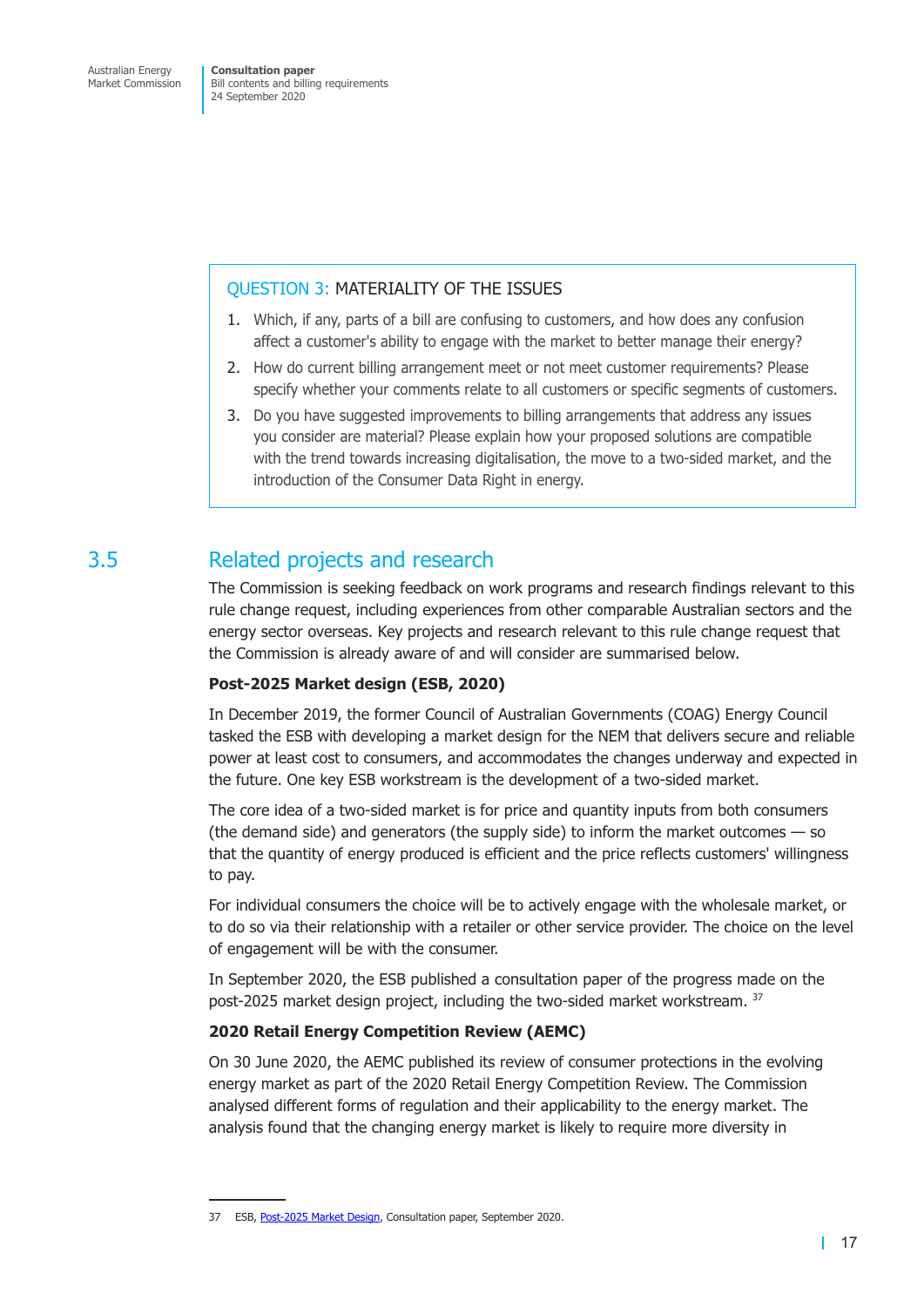regulatory approaches, to strike the right balance between facilitating innovation and protecting consumers.38 The Commission also noted that bill content requirements could become more principle-based to adapt to market changes and changes in how consumers access data and the bill itself.

The Commission outlined that it would consider in this rule change process whether:

- Bill content requirements for market contracts could be pared back to a principle-based rule, and additional specific requirements are needed under AER guidelines.
- Consumer usage information could be separated from bill contents to provide consumers with more frequent and greater access to their usage information through their preferred means (i.e. phone application, online account, text message, post).<sup>39</sup>

### **Testing the comprehension of the reference price (ACCC and AER, 2020)**

Joint research by the AER and Australian Competition and Consumer Commission (ACCC) on consumer comprehension of retail offers recommended using simple descriptive terms in energy advertisements, focusing on clear, simple language, and limiting efforts to improve comprehension to the most important concepts.<sup>40</sup> The research examined how consumers understand electricity offers and how the presentation of electricity offers could be improved. 41

### **"How digitalisation is changing the NEM" information paper (AEMC, 2019)**

On 14 November 2019, the AEMC published an information paper outlining that digitalisation is changing the way consumers can and will engage in the electricity market. The paper outlined how consumers are already starting to benefit from increased digitalisation and proposed the sector should consider changes to the market framework in anticipation of digitalisation.42 The Commission noted greater digitalisation will facilitate more advanced engagement in energy markets among some consumers and elaborated on what a two-sided market is and the opportunity to move closer to this market design. 43

## **Electricity information to fit the bill (Commonwealth of Australia, 2018)**

The Behavioural Economics Team (BETA) of the Australian Government found in 2018 that clear and accessible information improves consumers' confidence in making decisions in the electricity market but complementary measures may be required to prompt action to look for a better offer. 44 Specifically, even bills with a simplified design and with information on 'ways to save' (linked to Energy Made Easy) did not make an impact on consumers' intention to look into their options for switching plans in the next 12 months.<sup>45</sup>

<sup>38</sup> AEMC, [2020 Retail energy competition review,](https://www.aemc.gov.au/sites/default/files/documents/2020_retail_energy_competition_review_-_final_report.pdf) final report, 30 June 2020, p. ix.

<sup>39</sup> AEMC, [2020 Retail energy competition review,](https://www.aemc.gov.au/sites/default/files/documents/2020_retail_energy_competition_review_-_final_report.pdf) final report, 30 June 2020, p. 231.

<sup>40</sup> BIT, [Testing comprehension of the reference price,](https://www.aer.gov.au/system/files/Testing%20Comprehension%20of%20the%20Reference%20Price.pdf) 26 June 2020.

<sup>41</sup> The trial centred around communicating concepts associated with the Competition and Consumer (Industry Code-Electricity Retail) Regulation 2019.

<sup>42</sup> AEMC, [How digitalisation is changing the NEM,](https://www.aemc.gov.au/sites/default/files/2019-11/How%20digitalisation%20is%20changing%20the%20NEM.pdf) The potential to move to a two-sided market, Information paper, 14 November 2019.

<sup>43</sup> Ibid, p. 3.

<sup>44</sup> BETA, [Electricity information to fit the bill,](https://behaviouraleconomics.pmc.gov.au/sites/default/files/projects/Fit-the-bill-report_0.pdf) December 2018.

<sup>45</sup> Only 2% of the participants clicked on the EME link.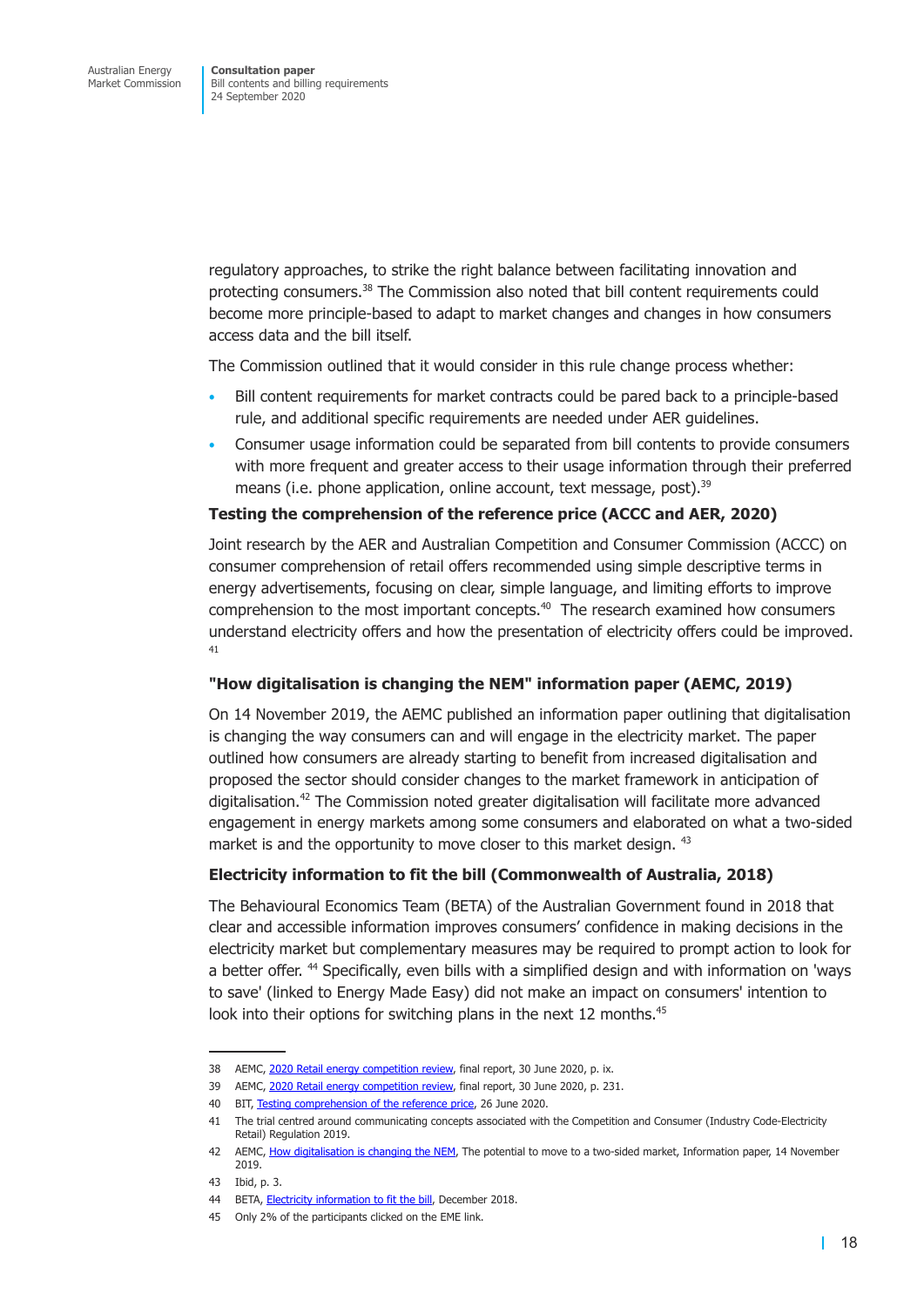## **Retail electricity pricing inquiry 2017-2018 (ACCC, 2018)**

The 2018 ACCC's Retail Electricity Pricing Inquiry report found that the list of items required in energy bills in the rules should be reviewed to determine what information remains essential. 46 The ACCC analysed how energy bills could be made easier to understand. The research found that:

- the risks associated with giving retailers complete flexibility to deliver billing information to consumers significantly outweighs the benefits
- itemising energy costs (i.e. network costs, retailer costs, etc.) in an energy bill may not be understood by most consumers and could increase complexity without significant benefits
- including the relevant Ombudsman details was not required to improve awareness of these schemes.<sup>47</sup>

## QUESTION 4: RELATED PROJECTS AND RESEARCH

- 1. Are there other research findings or projects the Commission should consider in making its determination; what are the most relevant research conclusions and project linkages?
- 2. What key lessons should the Commission take from good practice regulatory frameworks for bills in comparable Australian sectors, or energy retail markets overseas?

<sup>46</sup> ACCC, [Restoring Electricity affordability and Australia's competitive advantage,](https://www.accc.gov.au/publications/restoring-electricity-affordability-australias-competitive-advantage) Retail Electricity Pricing Inquiry, final report, 11 July 2018.

<sup>47</sup> Ibid, pp. 289, 290.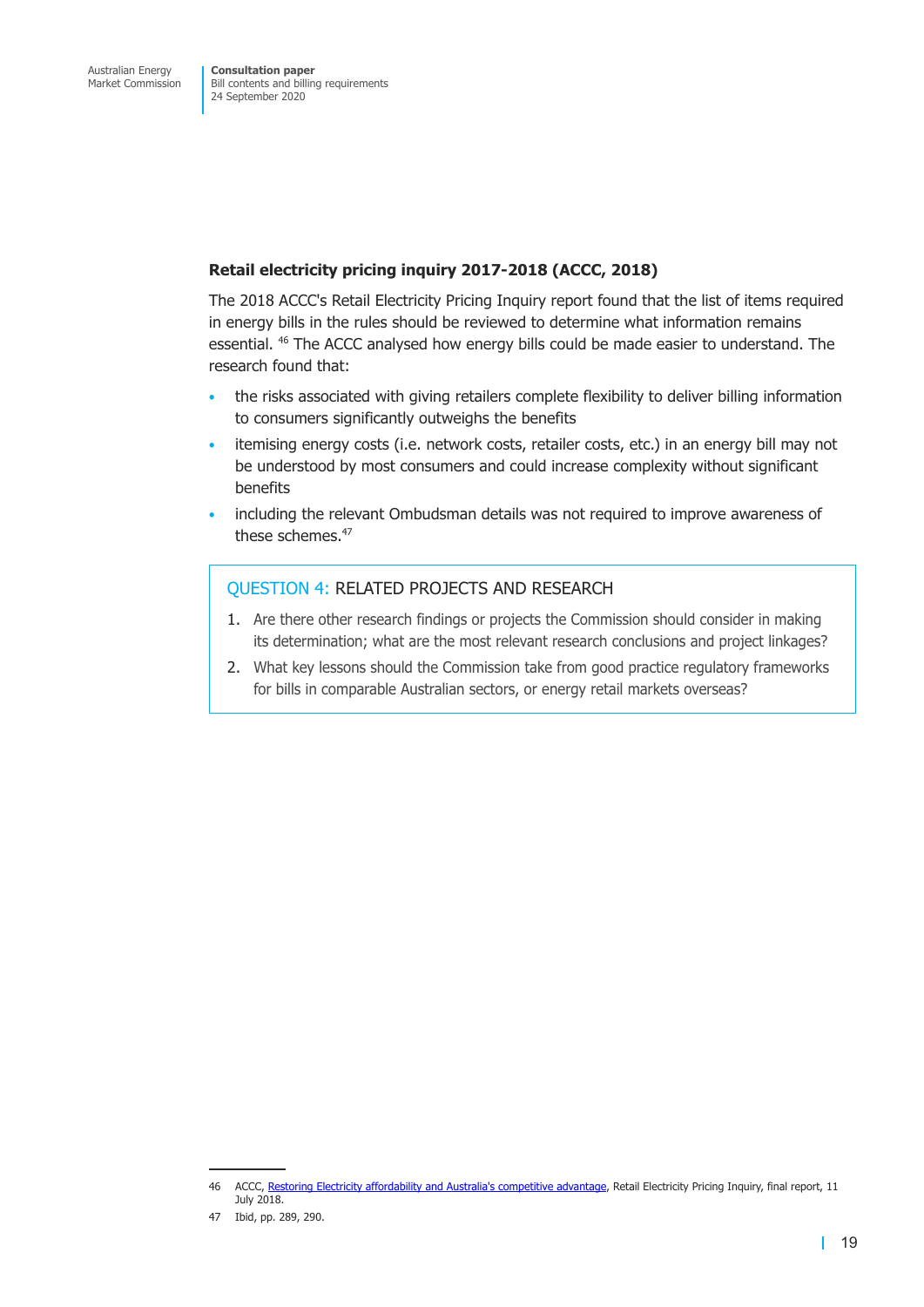# <span id="page-22-0"></span>4 SOLUTIONS

This chapter describes potential solutions to the problems the rule change proposal is seeking to address.

The Commission is seeking feedback on whether stakeholders support the proposed solution or alternative solutions, and why. Feedback is required on the proposed solution with regard to: whether it addresses the problems and its causes; the benefits, challenges and risks associated with the proposed solution; and whether it will, or is likely to, contribute to the achievement of the national energy retail objective (NERO).<sup>48</sup>

Feedback is also sought on alternative solutions, including:

- non-rules based regulatory approaches e.g. an industry code
- rules based approaches e.g. adding to the rule
- combinations of solutions (a modified proposed solution in combination with an alternate solution, for instance).

# 4.1 Proposed solution

The proponent recommends replacing the existing rule 25 of the NERR to require the development of an enforceable guideline. The mandatory guideline would be developed by the AER and "provide a single point of reference to industry on the required form, content and delivery of energy retail bills".<sup>49</sup>

The proposal, summarised earlier in section 2, is to make rule 25 of the NERR principles or outcomes-based. The AER would have to have regard to an objective and principles set out in the NERR when prescribing the guideline's contents.

The proposed guideline objective is "to improve the experience of small customers in relation to billing for the retail supply of energy". The proposed principles are "to ensure small customers can: easily identify key information; easily verify how much energy they consume and how their bill is calculated; confidently query or dispute bills; and confidently navigate the market and seek the best offer".<sup>50</sup> The rules would also establish aspects of bills that the guideline could specify, including requirements as to the content and form of energy bills and the manner of issue of these bills.

It is proposed that breaches of the guideline would be subject to a civil penalty (established in the rules) to encourage retailer compliance. $51$ 

The rule change states that the proposed solution would promote the NERO and be in the long term interests of consumers, by improving consumer confidence and their capacity to participate in the market.

<sup>48</sup> National Energy Retail Law (NERL), s. 236(1). The NERO is discussed in the following chapter "Assessment Framework".

<sup>49</sup> Hon Angus Taylor MP, Minister for Energy and Emissions Reduction, Rule change request, Bill contents and billing requirements, 17 April 2020, p. 3.

<sup>50</sup> Ibid, p. 6.

<sup>51</sup> Ibid, p. 8.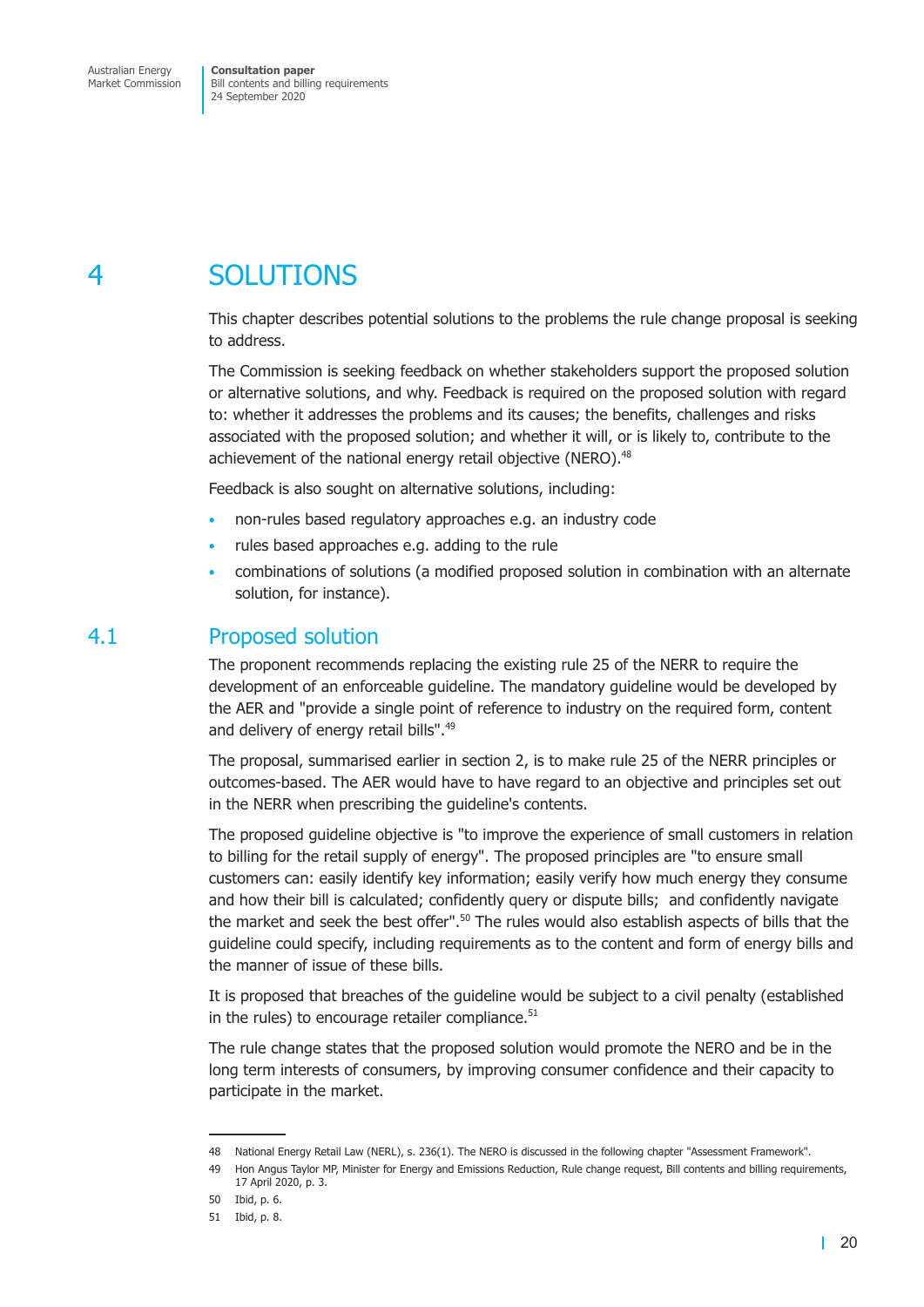<span id="page-23-0"></span>The proponent identifies three areas of challenge to consider:

- 1. Short term transitional costs may be passed onto the consumers as retailers will be required to transition to new billing systems to comply with the guideline. However, longterm benefits are considered to outweigh these.
- 2. The ability of retailers to innovate may be limited by the requirement to develop transparent and consistent views. Developing the guideline must therefore consider how to allow for innovation when it is in the clear interest of consumers to do so.
- 3. Consumers may remain disengaged.<sup>52</sup>

The Commission is also interested to hear views on the benefits and challenges of the proposed framework. For instance, the time needed for implementation, the relative ease and speed of modifying a guideline compared to the rules to accommodate market and technological changes, and the extent to which the framework is likely to deliver a more principles-based regulatory approach than the framework that is currently in place.

## QUESTION 5: PROPOSED SOLUTION

- 1. To what extent would the proposed solution address the identified problems and their causes, and promote the NERO?
- 2. Do you consider the proponent's solution could be modified to be more effective? Please explain your view. Please explain the benefits, costs, risks and implementation issues associated with the proponent's solution.

# 4.2 Alternative solutions

### **4.2.1 Rules-based approaches**

The Commission's 2020 Retail Competition review considered whether a combination of prescriptive and principles-based regulation could be used to develop a fit-for-purpose consumer protection framework that can accommodate new products and services, while also ensuring potential harms to consumers are minimised.<sup>53</sup>

Consistent with this, there may be opportunities to adopt a more principles-based approach for certain billing functions while retaining rules prescription for others. For instance, an approach where the rules:

- require retailers to offer comparative usage data on bills to all small customers
- allow retailers to offer an opt-out option to consumers who are getting that data through other information tools.

The rules could include outcome based principles on bill formatting whilst setting out prescriptive requirements in other areas (e.g. bill payment and how to find help).

<sup>52</sup> Hon Angus Taylor MP, Minister for Energy and Emissions Reduction, Rule change request, Bill contents and billing requirements, 17 April 2020, p. 10.

<sup>53</sup> AEMC, *Retail Energy Competition Review,* June 2020, Chapter 10, p. viii.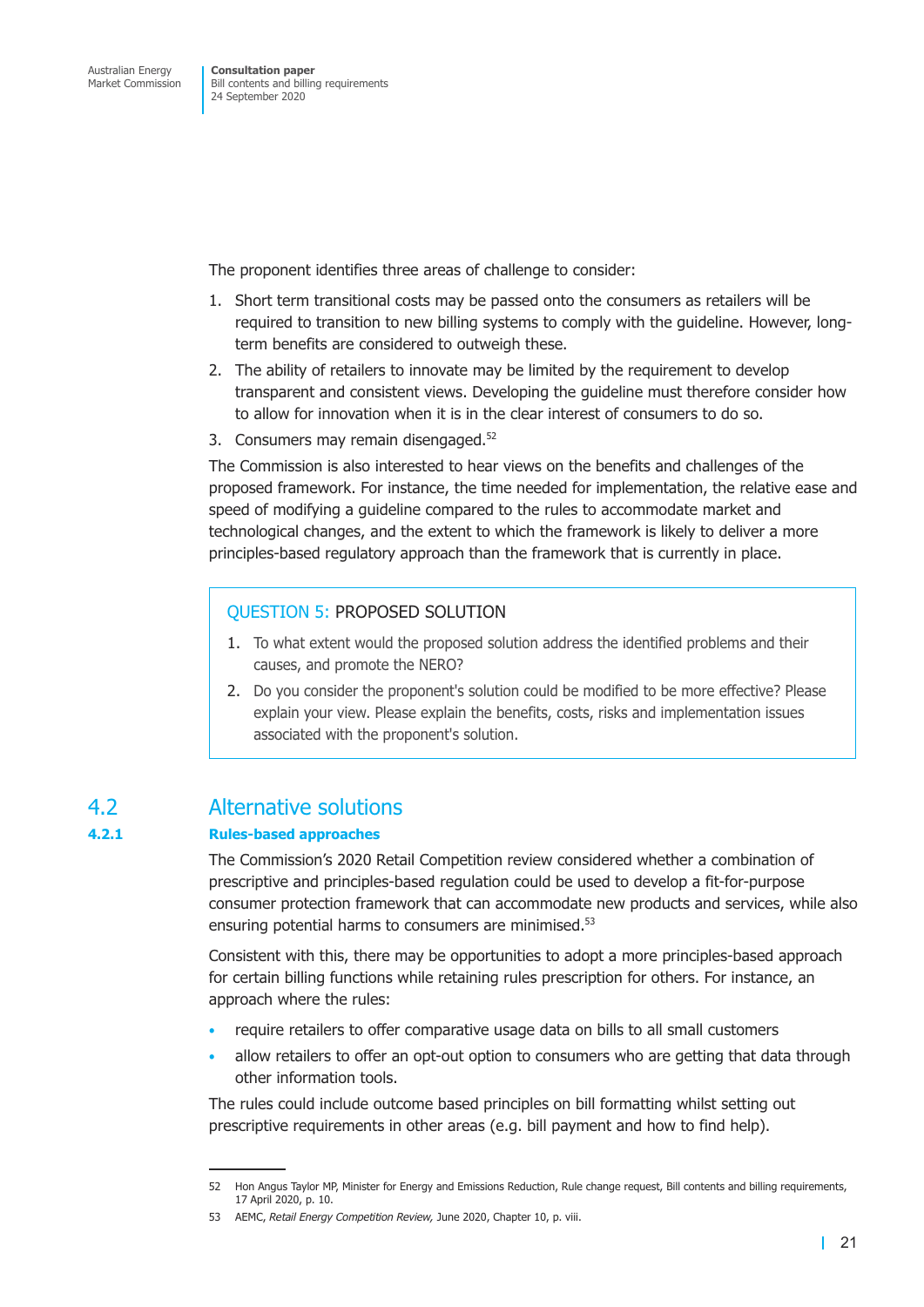There may be other ways the rules could be amended to deliver clearer bills for customers and address concerns regarding how bills are delivered. The Victorian Energy Retail Code, that sets out the rules electricity and gas retailers must follow when selling energy to Victorian customers, serves as one example of a rule-based approach. Section 25 specifies the information that retailers must include on customers' bills, including the customer's address, meter number, applicable tariffs and charges, and average daily consumption during the billing period.<sup>54</sup> As of October 2018, the introduction of Division 4 in Part 2A, rule 70N to the Energy Retail Code, requires Victorian retailers to regularly display their 'best offer' on customers' bills, along with advice on how to access it.

Alternatively, certain content obligations on retailers could be removed from the rules to solve for information-dense bills. The telecommunications industry, the only industry with a national standard for bills, does not require the display of usage data on bills. Notably though, for many consumers, this information is available elsewhere.

## BOX 1: PRINCIPLES-BASED REGULATION

Currently, the NECF has a high level of prescription. Prescriptive regulation sets out in detail how regulated businesses should behave. It outlines specific requirements to fit every business, assuming that these businesses have similar characteristics. It is generally a 'one size fits all' regulatory approach that is clear on how to comply with the rules by standardising processes and requirements amongst businesses.

Whilst there are circumstances where a prescriptive approach can target a market issue or a practice that may harm consumers, it is generally less flexible and businesses may simply follow what is specified in the rule rather than actually understanding the overall context or the desired outcome. This can lessen incentives on businesses to innovate and respond more effectively to customer needs.

By contrast, principles-based regulatory frameworks specify an expected regulatory outcome and let the parties subject to the framework determine how to achieve the outcome. It has a more universal application as it is less specific and can apply regardless of a businesses' specific characteristics. This approach is likely to be more effective when there is constant innovation, new products and services, and diverse market participants as it is more accommodating and adaptive to market developments. By providing flexibility and room for judgement in different circumstances, a principles-based approach can create less dependency on the rules and promotes a focus on outcomes.

Other factors to consider are the compliance risks that businesses face (there is potentially a trade-off between prescriptive regimes providing clearer obligations but also restricting the retailer's ability to respond to customer preferences), and the monitoring and compliance costs of the regulator in the different regimes.

Ultimately, whilst distinct, these two approaches are not mutually exclusive. Incorporating a

<sup>54</sup> Essential Services Commission, *Energy Retail Code (version 16),* 1 July 2020, p. 33-34.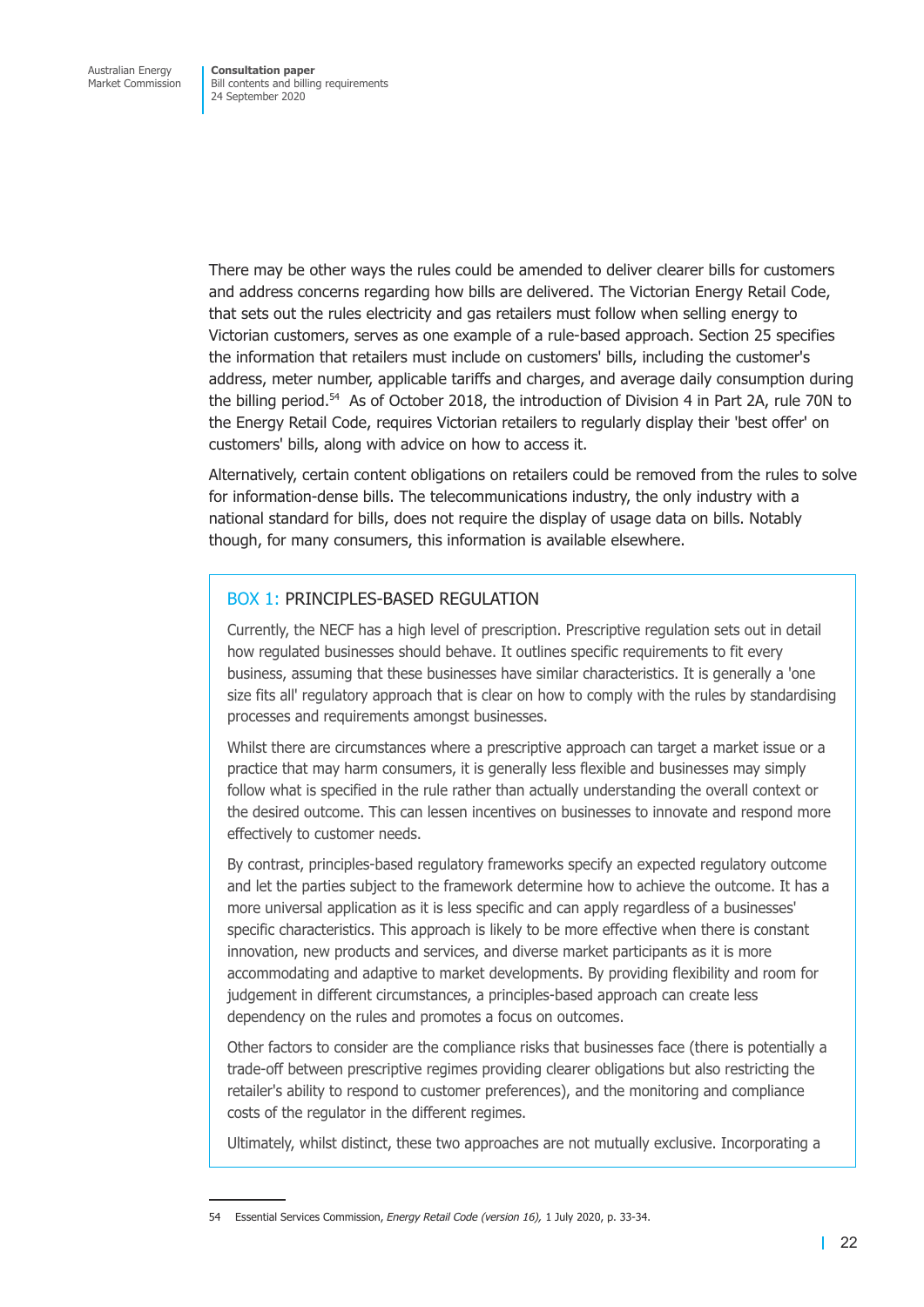balance between a prescriptive approach within a well-established principles-based framework that focuses on the regulatory objective could combine the advantages of both.

Source: AEMC, *Retail Energy Competition Review,* June 2020, Chapter 10.

### QUESTION 6: RULES-BASED APPROACH

Are there rules-based solutions that the Commission should consider (e.g. filling gaps in rules 25 and 170 of the NERR, a principles-based bill format provision, or using opt-out provisions for information pertaining to certain bill functions)? Please explain (i.e. benefits, costs and risks).

#### **4.2.2 Non-rules based approaches**

Industry collaboration, initiatives, non-binding guidelines and education programs are all nonrules based measures that could be implemented to address issues related to bill confusion and consumer choice in how they receive their bills. These could complement or avoid the need for changes to the NERR. The significant increase in financial hardship due to COVID-19 has reemphasised to the industry the need to help customers meet their financial commitments. This has delivered new, industry-driven responses to consumers' need for assistance, such as fact-sheets and outreach programs, and signalled the potential for nonrules based approaches to improve the consumer experience of the energy sector as a whole.

#### **Industry code**

Industry bodies could develop an industry code, that could form the basis of a formally registered code (either voluntary or mandatory) covering energy bills' content, format and delivery. For example, the telecommunications and banking sectors in Australia have developed co-regulatory frameworks where associations representing the industry develop an industry code via a consultation process with stakeholders, and public agencies and bodies. In the energy sector, issues would need to resolved including how an industry code for billing would be implemented and enforced and how it would be consistent with and exist alongside the NERR. An industry code could be authorised and enforced by the ACCC under the Australian Consumer Law (ACL) framework.<sup>55</sup> The Commission is seeking feedback on the extent to which stakeholders consider an industry code would be a useful mechanism to include additional billing requirements (above those in the rules), and the process for establishing and managing an industry code.

#### **Non-binding AER guidelines**

Another option could be for the AER to publish non-binding guidelines that retailers could follow to help consumers understand their bills. Drawing on research findings, for instance, a

<sup>55</sup> Competition and Consumer Act 2010, Part VII and IVB.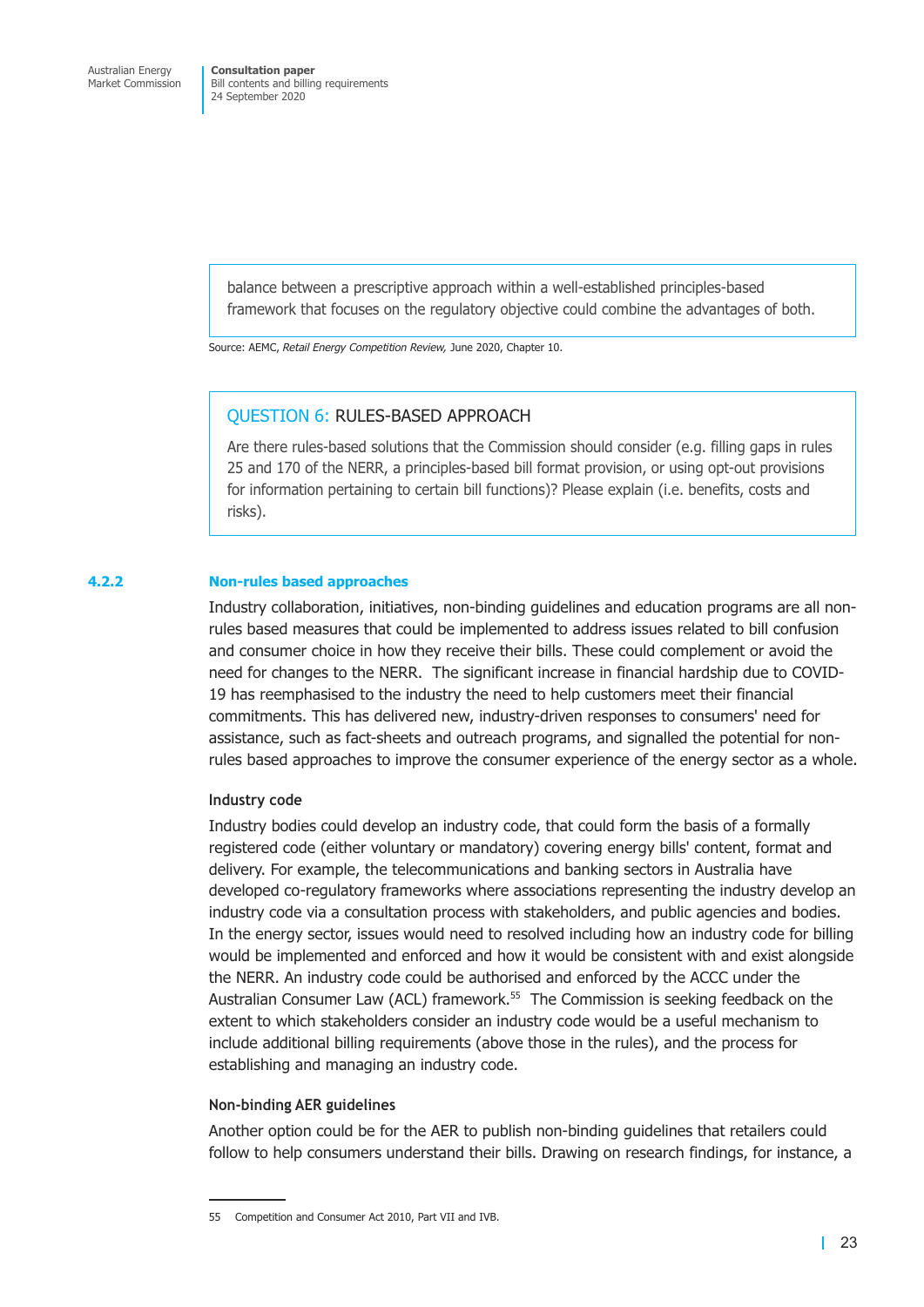guideline could give examples of clear and simple language and how to draw focus to the most important concepts.

The Commission is seeking stakeholder feedback on the extent to which non-rules based solutions would either alter or obviate the need for changes to the NERR to address the issues of bill confusion and clarity regarding consumer bill delivery.

#### **Other voluntary industry initiatives**

Industry participants have sound knowledge of the market and their consumers and are therefore well-placed to improve the consumer experience. More broadly, sector initiatives are already in place to improve the delivery of energy services, such as The Energy Charter, with public disclosure by signatories of delivery against the charter. The recent "We've got you" fact sheets, in community languages, aim to support people and businesses impacted by COVID-19.56 Industry bodies could develop guidance for householders and small business owners on the terminology used in their bills, and explore other ways to help consumers understand their bills. Helping consumers understand their bills is an area where voluntary industry initiatives could complement regulation.

The Commission welcomes stakeholder consideration of the effectiveness of rules-based or non-rules-based alternative solutions.

### QUESTION 7: NON-RULES BASED APPROACH

Are there non-rules based approaches — such as an industry code, a non-binding guideline or other industry initiatives — that the Commission should consider to address the issues raised by the proponent and their causes? Please explain (i.e. benefits, costs and risks).

### **4.2.3 Hybrid approaches**

A solution does not have to be exclusively rules or non-rules based. The rules can be complemented with non-rules based approaches. The Commission welcomes feedback on hybrid solutions that could effectively deliver information covering the functional aspects of bills (see sections 3.1.1 and 3.2.1), and address concerns regarding how consumers receive bills.

## QUESTION 8: HYBRID APPROACH

Are there hybrid approaches — a suite of rules and non-rules approaches — that the Commission should consider to address the issues raised by the proponent and their causes? Please explain (i.e. benefits, costs, risks, and balance between principles-based and prescription and rules/non-rules)?

<sup>56</sup> The Energy Charter,*Worried about your energy bills or keeping your lights and heating on? We've got you*[.](https://www.theenergycharter.com.au/wevegotyou/)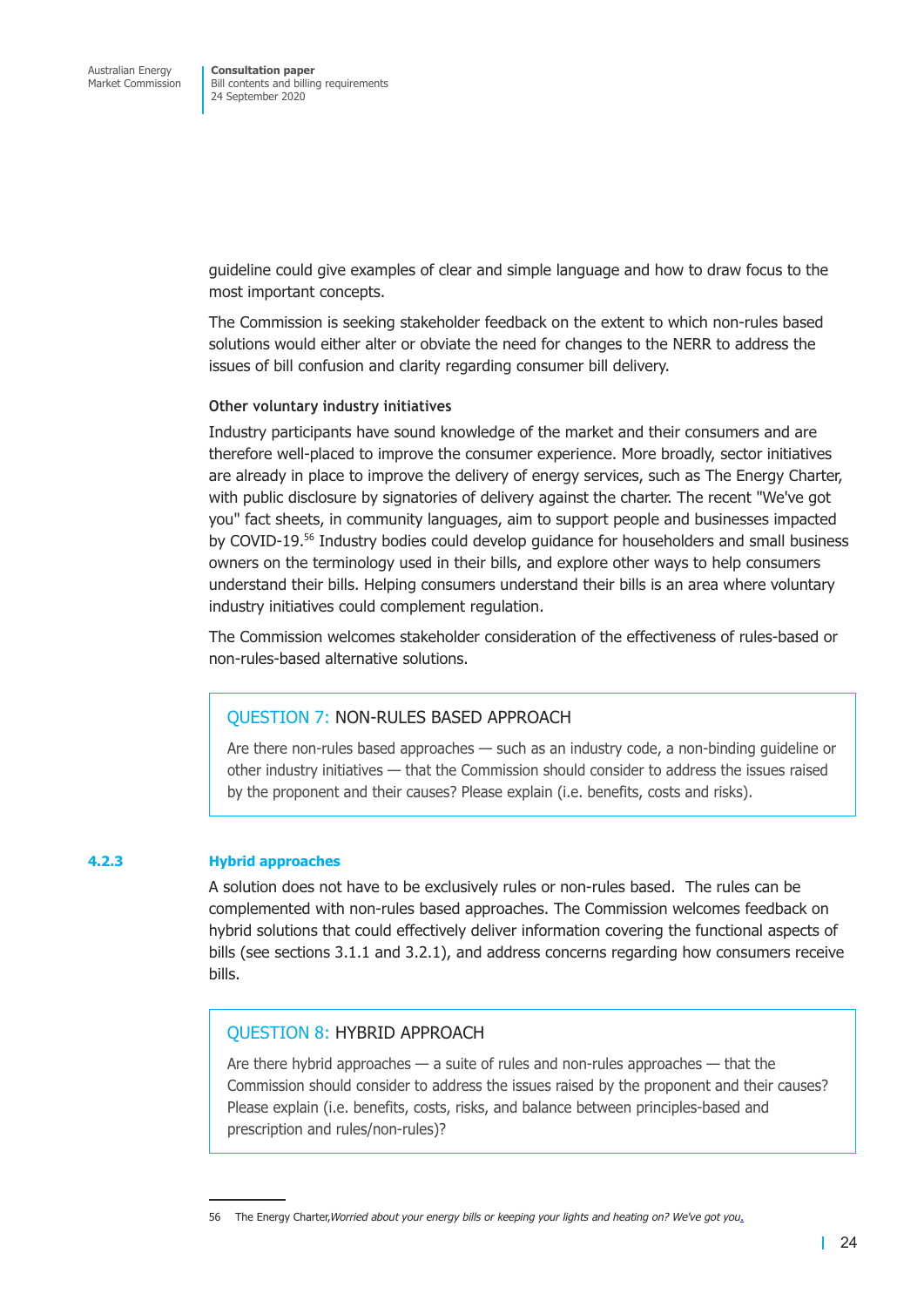# <span id="page-27-0"></span>5 ASSESSMENT FRAMEWORK

The Commission's assessment of this rule change request must consider whether the proposed rule will, or is likely to, contribute to the achievement of the national energy retail objective (NERO), as set out in s. 236(1) of the National Energy Retail Law (NERL). This chapter sets out the requirements under the NERL that the Commission must apply in considering the rule change request, and details the proposed approach for assessing the rule change request. Stakeholders are encouraged to comment on the assessment framework.

# 5.1 Achieving the NERO

As this rule change request relates to aspects of the NERR, the Commission may only make a rule if it is satisfied that the rule will, or is likely to, contribute to the achievement of the NERO.<sup>57</sup>

The NERO is:<sup>58</sup>

to promote efficient investment in, and efficient operation and use of, energy services for the long term interests of consumers of energy with respect to price, quality, safety, reliability and security of supply of energy.

The Commission must also, where relevant, satisfy itself that the rule is "compatible with the development and application of consumer protections for small customers, including (but not limited to) protections relating to hardship customers" (the "consumer protections test").<sup>59</sup>

Where the consumer protections test is relevant in the making of a rule, the Commission must be satisfied that both the NERO test and the consumer protections test have been met.<sup>60</sup> If the Commission is satisfied that one test, but not the other, has been met, the rule cannot be made.

There may be some overlap in the application of the two tests. For example, a rule that provides a new protection for small customers may also, but will not necessarily, promote the NERO.

# 5.2 Making a more preferable rule

Under s. 244 of NERL, the Commission may make a rule that is different (including materially different) to a proposed rule (a more preferable rule) if it is satisfied that, having regard to the issue or issues raised in the rule change request, the more preferable rule will, or is likely to, better contribute to the achievement of the NERO.

<sup>57</sup> Section 236(1) of the NERL.

<sup>58</sup> Section 13 of the NERL.

<sup>59</sup> Section 236(2)(b) of the NERL.

<sup>60</sup> That is, the legal tests set out in s. 236(1) and (2)(b) of the NERL.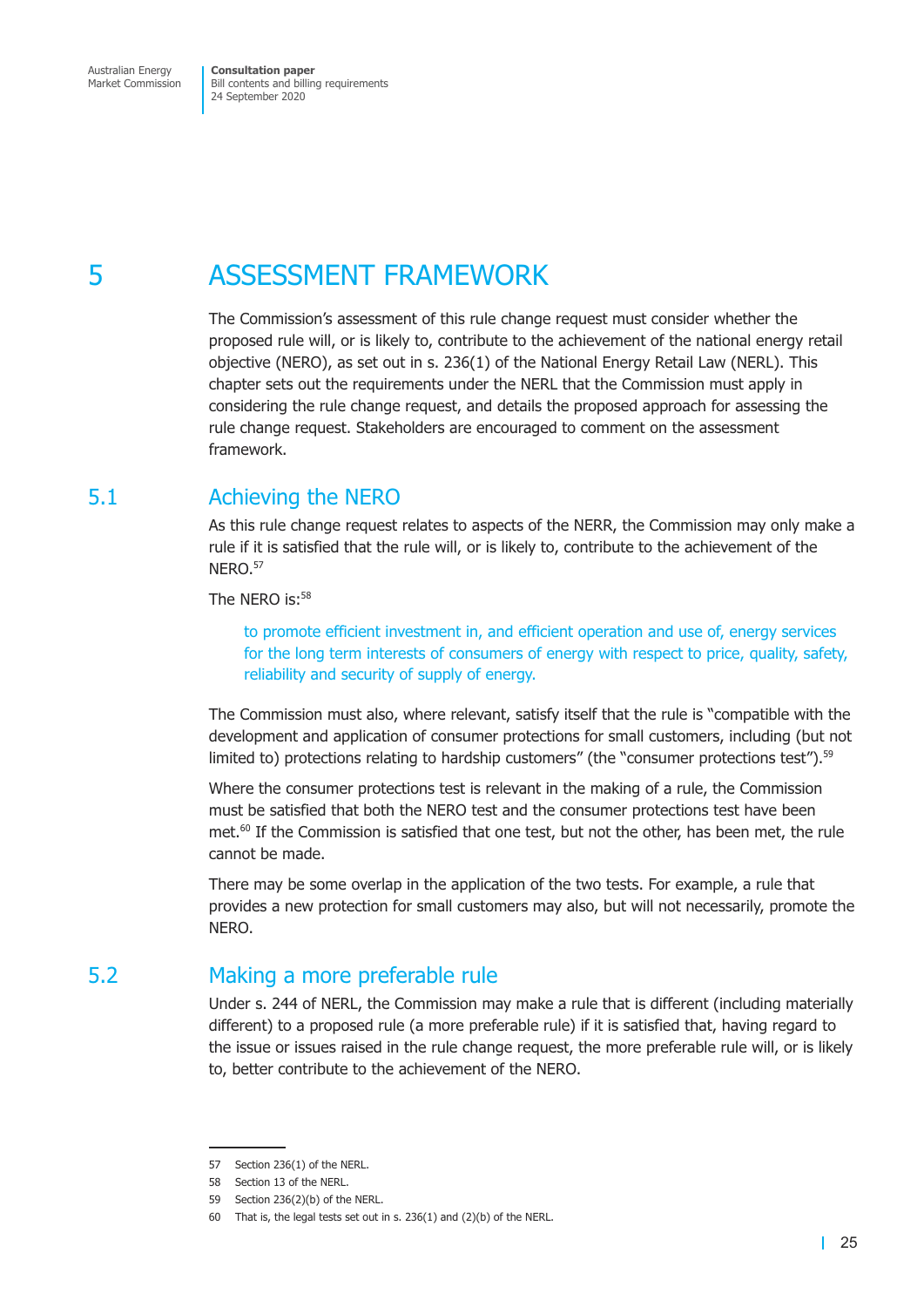# <span id="page-28-0"></span>5.3 Proposed assessment framework

To determine whether the proposed rule will, or is likely to, contribute to the achievement of the NERO, and is compatible with the consumer protections test, the Commission proposes the following criteria to guide its assessment of the rule change request:

- **Transparency of information** a well functioning retail market requires customers to have adequate, clear and timely information about the service they are buying and the price they are paying for that service. The Commission will consider the extent to which the rule change is likely to improve, through better information provision, consumers' understanding of their energy bills, which in turn may help them better manage their energy costs.
- **Consumer engagement, choice and participation** all consumers should have the opportunity to make informed decisions and choices about electricity, gas or retail services. The Commission will consider the benefits of the rule in promoting consumer engagement, choice and participation in the market; immediately and into the long-term. These will include the benefits of fostering efficient investment and operational decisions over time.
- **Regulatory and administrative burden**  altering what retailers must put on energy bills, and introducing new requirements (e.g. particular delivery modes), may impose immediate and ongoing costs on retailers (e.g. changes to their billing systems and/or paper bill delivery costs). Also, requiring the AER to develop, monitor and keep up to date a mandatory guideline would impose new costs on the AER. The Commission will consider the regulatory and administrative benefits and costs associated with the rule change proposal.

# QUESTION 9: ASSESSMENT FRAMEWORK

Is the proposed assessment framework appropriate for considering the rule change request? Are there other considerations that should be included?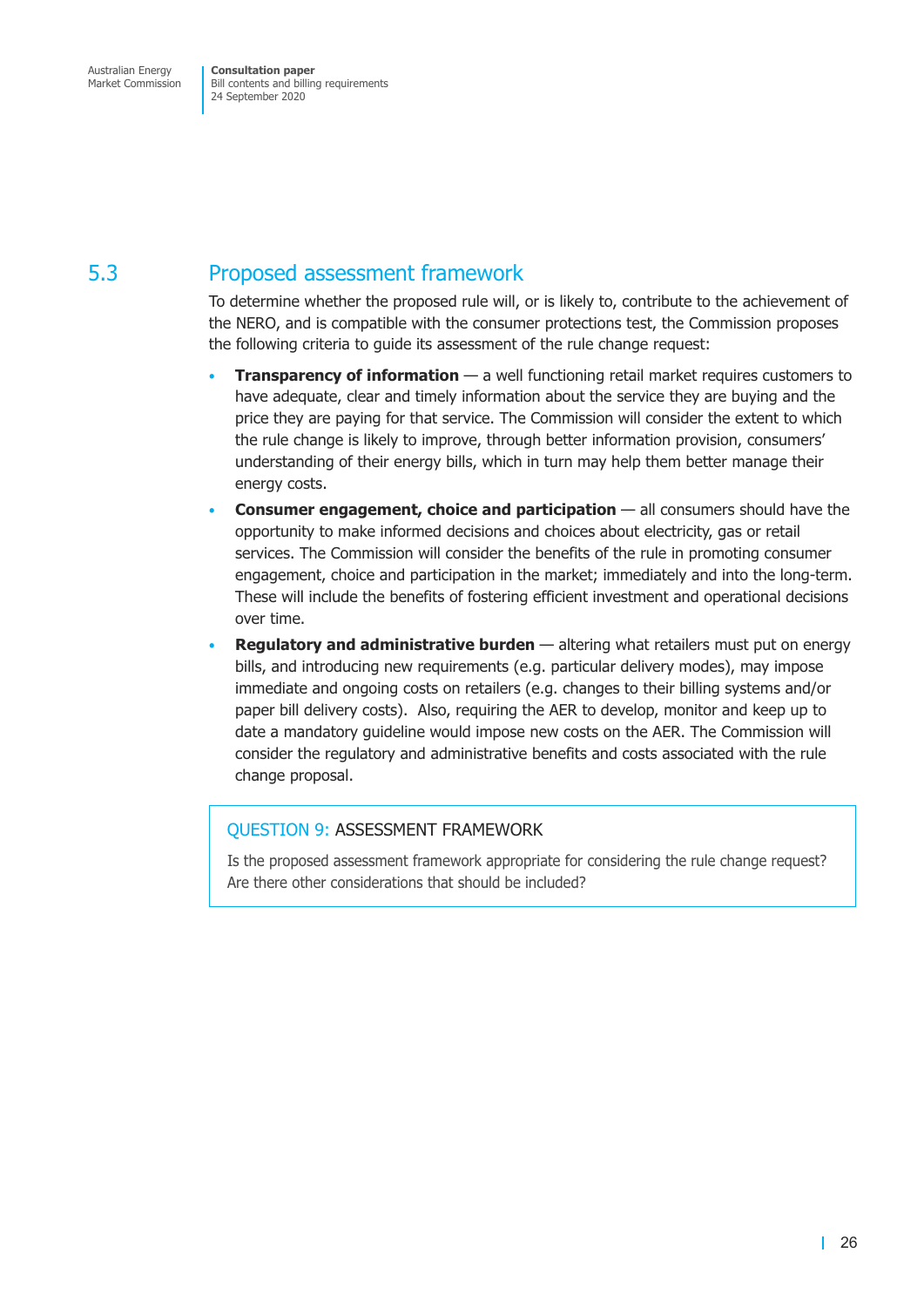# <span id="page-29-0"></span>6 LODGING A SUBMISSION

Written submissions on the rule change request must be lodged with Commission by **22 October 2020**, online via the Commission's website, www.aemc.gov.au, using the "lodge a submission" function and selecting the project reference code RRC0036.

The submission must be on letterhead (if submitted on behalf of an organisation), signed and dated.

Where practicable, submissions should be prepared in accordance with the Commission's guidelines for making written submissions on rule change requests.<sup>61</sup> The Commission publishes all submissions on its website, subject to a claim of confidentiality.

All enquiries on this project should be addressed to Stephanie Flechas on (02) 82960640 or stephanie.flechas@aemc.gov.au.

<sup>61</sup> This guideline is available on the Commission's website www.aemc.gov.au.